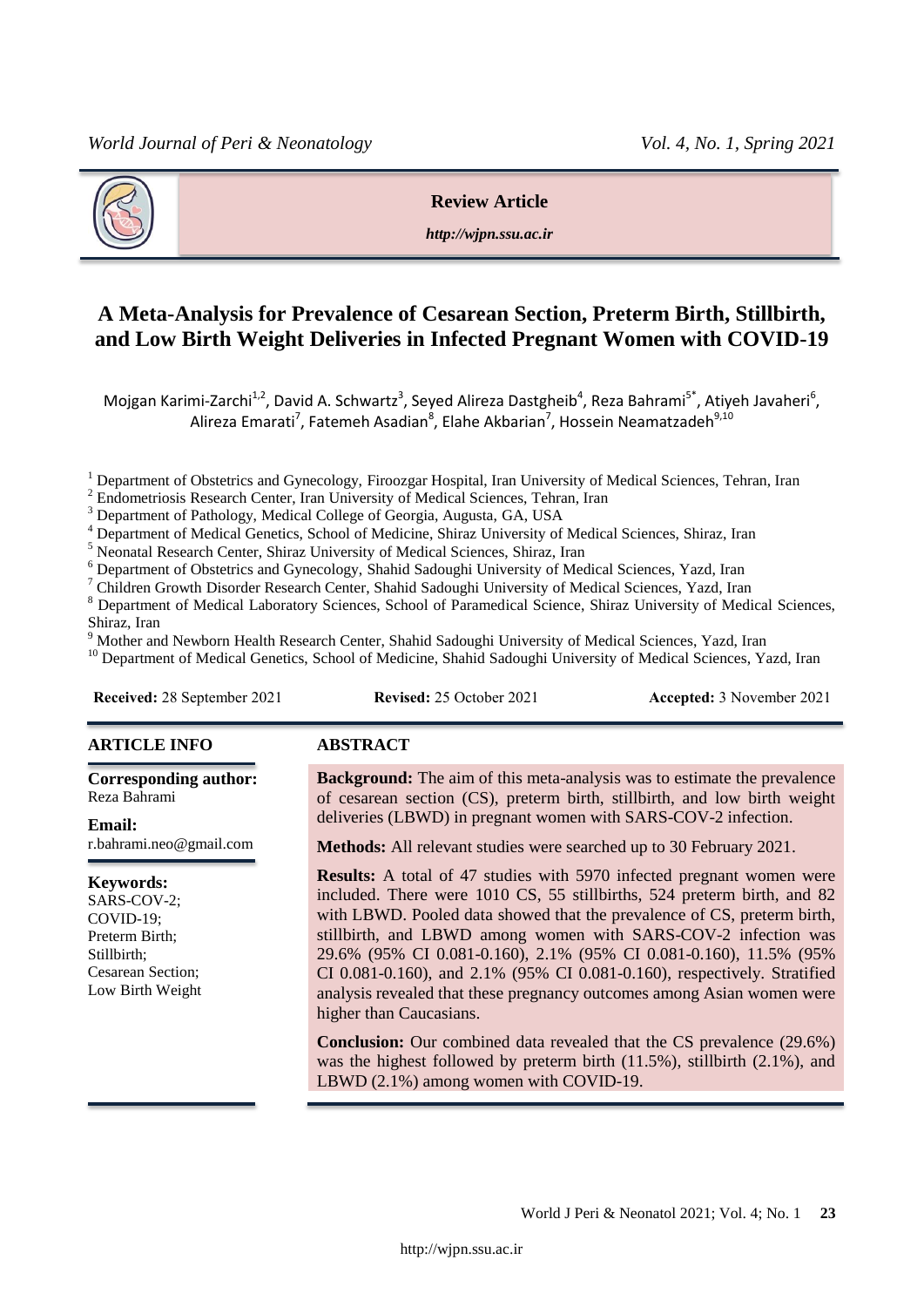# **Introduction**

ollowing the recognition of coronavirus disease 2019 (COVID-19) in Wuhan, China in December 2019, pregnant ollowing the recognition of coronavirus<br>disease 2019 (COVID-19) in Wuhan,<br>China in December 2019, pregnant<br>women were reported to acquire the virus, termed SARS-CoV-2 (severe acute respiratory syndrome coronavirus 2), both in this and other regions in the country.<sup>1-6</sup> Initial reports suggested that clinical disease in most infected pregnant women was either nonexistent or mild, $1,7$  and significant maternal complications appeared to be rare. Similar to such previous coronavirus diseases as severe acute respiratory syndrome (SARS), Middle East respiratory syndrome (MERS),<sup>8</sup> and some other pathogenic RNA respiratory viruses 9, there was no proven mother-to-neonate (vertical) transmission recognized at that time. $^{9,10}$  However, following the subsequent spread of COVID-19 to involve countries in the Western Hemisphere, Europe, and the Middle East, the situation changed. Reports of clinical disease among pregnant women became more frequent and the spectrum of complications and the severity of their infections appeared to become worse. These findings included the development of severe and critical pneumonia, thrombosis, cardiomyopathy, multiorgan disease, need for intensive care, and mechanical ventilation which, in a small number of cases, led to maternal deaths. $11-14$  Besides the reports of increases in maternal morbidity and mortality, there were increasing descriptions of newborn infants who tested positive for SARS- $CoV-2$ <sup>15-17</sup> Some of whom were symptomatic. More recently, the occurrence of intrauterine maternal-fetal transmission of the virus across the placenta has been described in a small number of cases,  $18-21$  adding a new and worrisome aspect to SARS-CoV-2 infection occurring during pregnancy.

As the COVID-19 pandemic has spread throughout the world, some of the most challenging and complex questions concern the effects of the virus on the pregnant mother, fetus and neonate. Multiple clinical studies have now demonstrated that pregnant

women with COVID-19 are at an increased risk for severe disease as well as such poor perinatal outcomes as preterm birth, stillbirth and LBW infants. $^{22}$  In this communication, we have conducted a meta-analysis of published studies to assist in estimating the prevalence of preterm births, stillbirths, CS and LBW infants occurring among pregnant women with SARS-COV-2 infection.

# **Materials and Methods**

*Search Strategies:* We performed a meta-analysis in accordance with the Preferred Reporting Items for Systematic Reviews and Meta-Analyses (PRISMA) guidelines (http://www.prismastatement.org). A comprehensive search on PubMed/MEDLINE, Google Scholar, EMBASE, Cochrane Library database, SciELO, Springer Link, Technology Journal database and Egyptian Knowledge Bank (EKB)Chinese Biomedical Database (CBD), China National Knowledge Infrastructure (CNKI) platforms, VIP, Chinese literature (Wan Fang) and China Science to identify all relevant studies on the incidence of preterm birth, stillbirth, cesarean section and low birth weight in women with SARS-COV-2 infection up to 30 February 2021. The following medical subject headings (MeSH) terms was used to search: (''COVID-19 virus disease'' OR ''Severe Acute Respiratory Syndrome Coronavirus 2'' OR ''SARS-CoV-2'' OR ''2019 novel coronavirus infection'' OR ''2019-nCoV infection'' OR ''coronavirus disease'' OR ''coronavirus disease-19'' OR ''2019-nCoV disease'' OR ''COVID-19 virus infection'') AND (''Death'' OR ''Mortality'' OR ''Pregnancy Outcome'' OR ''Fetus Outcomes'' OR ''Outcome'') AND (''Preterm Birth'' OR ''Premature Birth'') AND (''Stillbirth '' OR ''Fetal Death'' OR ''Fetal Demise'') AND (''Cesarean Section'' OR '' C-section'' OR ''Cesarean Birth'' OR ''Surgical Delivery'') AND (''neonate weight'' OR ''low birth weight''). We restricted our search to human studies and published articles in English and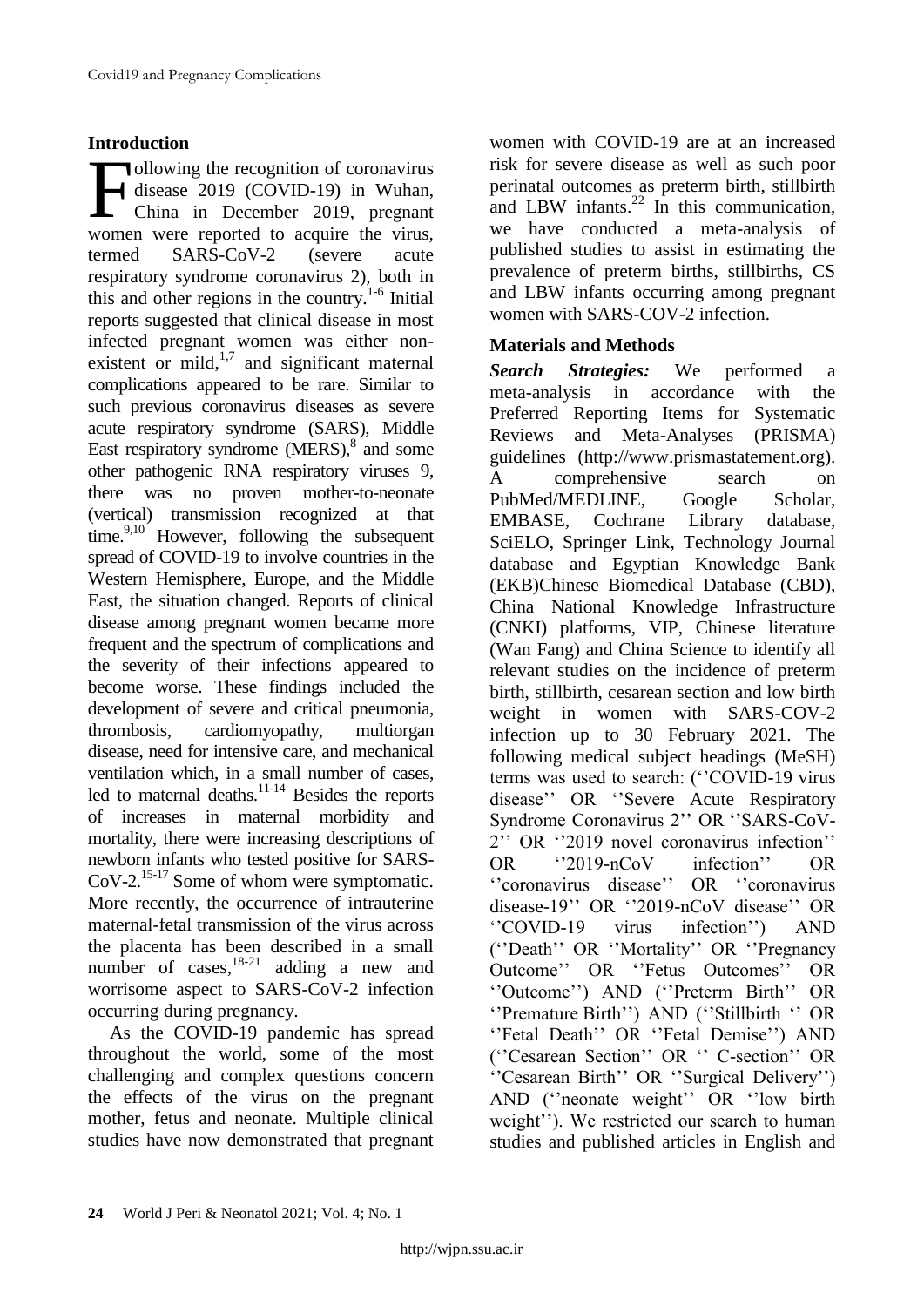Chinese. Moreover, a manually screened references of relevant articles for additional relevant articles was carried out by two authors. Articles included in the current metaanalysis had no obvious overlap of subjects with other studies.

*Inclusion and Exclusion Criteria:* The full text of primary studies was selected according to the following inclusion and exclusion criteria: 1) cross-sectional studies and consecutive case series; 2) studies on pregnancy outcomes among women with SARS-CoV-2 infection; 3) studies with sufficient data to calculate the odds ratio (OR) with 95% confidence interval (CI). The following exclusion criteria were also used: 1) insufficient data; 2) non-human or in vitro studies; 3) abstracts, case report, posters, editorials, reviews, conference papers, and previous meta-analyses and non-standard data presentation; and 4) overlapping and duplicated data.

*Data Extraction:* Two authors independently reviewed all titles and abstracts of the selected studies in the primary search in order to extract the necessary data into a standardized form. When the authors were not in agreement, a third author was involved to reach an agreement. According to the inclusion and exclusion criteria, two authors independently screened and selected the studies. Characteristics such as name of first author, year of publication, country, ethnicity, total numbers of women with SARS-COV-2 infection, preterm birth, stillbirth, CS and LBWD were data extracted from each study. If a duplicate publication was found or the same population was used in multiple studies, the publication with the larger sample size was included in the meta-analysis. We contacted the corresponding author through email for any missing data.

*Statistical Analysis:* The prevalence of CS, stillbirth, preterm birth, and LBWD in infected pregnant women with SARS-CoV-2 infection was assessed by odds ratios (ORs) with 95% confidence intervals (CIs). A between-study heterogeneity was tested using the Q-statistic test, which  $P \le 0.10$  indicated a significant between-study heterogeneity. In order to qualify the heterogeneity, the  $I^2$ statistic was used (range of 0 to 100%:  $I^2 = 0.25\%$ , no heterogeneity;  $I^2 = 25.50\%$ , moderate heterogeneity;  $I^2 = 50-75\%$ , large heterogeneity;  $I^2 = 75{\text -}100\%$ , extreme heterogeneity). A random effect model (DerSimonian and Laird method) was adopted If between-study heterogeneity existed statistically; otherwise, affixed effect model (Mantel-Haenszel method) was used in the absence of heterogeneity. A visual inspection of the funnel plot was used to assess potential publication bias. Moreover, Egger's test was performed to assess the publication bias statistically, in which  $P < 0.05$  was considered statistically significant. If the publication bias tests indicated bias existed, the Duval and Tweedie ''trim and fill'' method was used to adjust the bias.<sup>23</sup> Using Comprehensive Meta-Analysis (CMA) software version 2.0 (Biostat, USA), all of the statistical calculations were performed. Two-sided P < 0.05 were considered statistically significant.

# **Results**

Our initial search yielded 819 studies up to 30 February 2021 as shown in Figure 1. After the removal of duplicate articles, the search retrieved 583 items. Upon a check of the article titles and abstracts, 379 articles were excluded due to irrelevance to the current meta-analysis scope. Of the remaining 204 articles that were assessed for eligibility in full-text screening, 157 did not meet inclusion criteria. Finally, a total of 47 studies  $2-5$ ,  $24-64$  with  $2410$  pregnant women with SARS-COV-2 infection were selected. The characteristics of studies included in the present meta-analysis are presented in table 1. Among them, there were 1010 CS, 55 stillbirth, 524 preterm birth, and 82 neonates with LWBD. The studies were performed in China (n = 16), United States  $(n = 12)$ , France  $(n = 5)$ , Spain  $(n = 2)$ , Italy  $(n = 2)$ , United Kingdom  $(n = 2)$ , India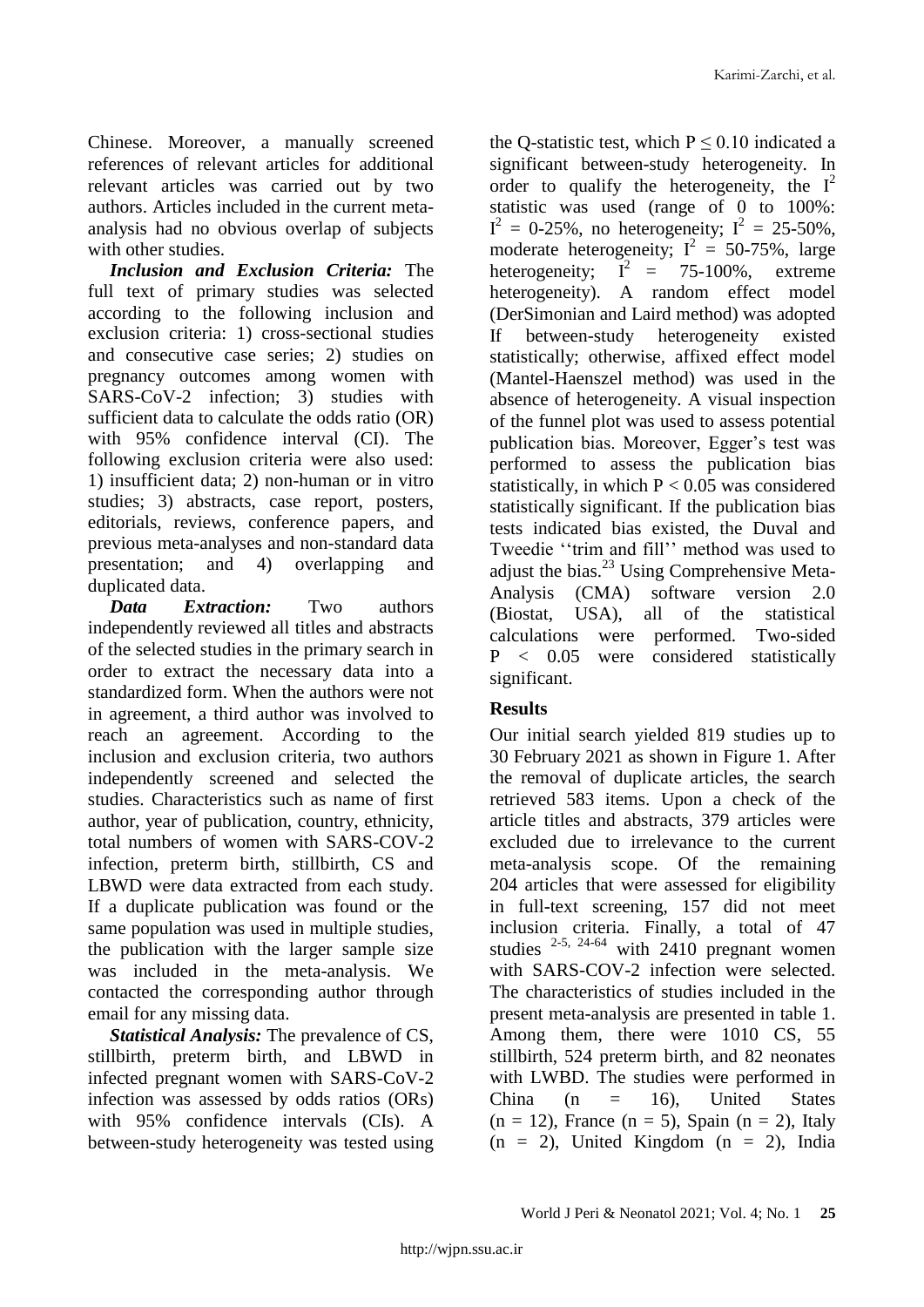$(n = 2)$ , Iran  $(n = 2)$ , Denmark  $(n = 1)$ , Netherlands ( $n = 1$ ), Turkey ( $n = 1$ ), and Kuwait ( $n = 1$ ). All selected studies were published between 2020 and 2021 and in English and Chinese.

# *Data Synthesis*

*Cesarean Section:* The summaries for the prevalence of CS among pregnant women with SARS-COV-2 infection are listed in Table 2.

In the current meta-analysis, there was significant heterogeneity for CS, thus a random-effect meta-analysis was selected to estimate its prevalence among pregnant women with SARS-COV-2 infection. Combined data revealed that the prevalence of CS was 29.6% (95% CI 0.223-0.380, Figure 2) overall. Stratified analysis by ethnicity showed that the prevalence of CS in the Asian and Caucasian women with SARS-COV-2 infection was 63.0% and 14.3%, respectively. Moreover, stratified analysis by country of origin revealed that the prevalence of CS was highest in China (74.4%) followed by Iran (45.3%), united kingdom (45.1%), Italy (33.9%), India (37.4%), Spain (22.1%), USA (16.6%) and France (3.6%).



PRISMA 2009 Flow Diagram



**Figure 1.** The study selection and inclusion process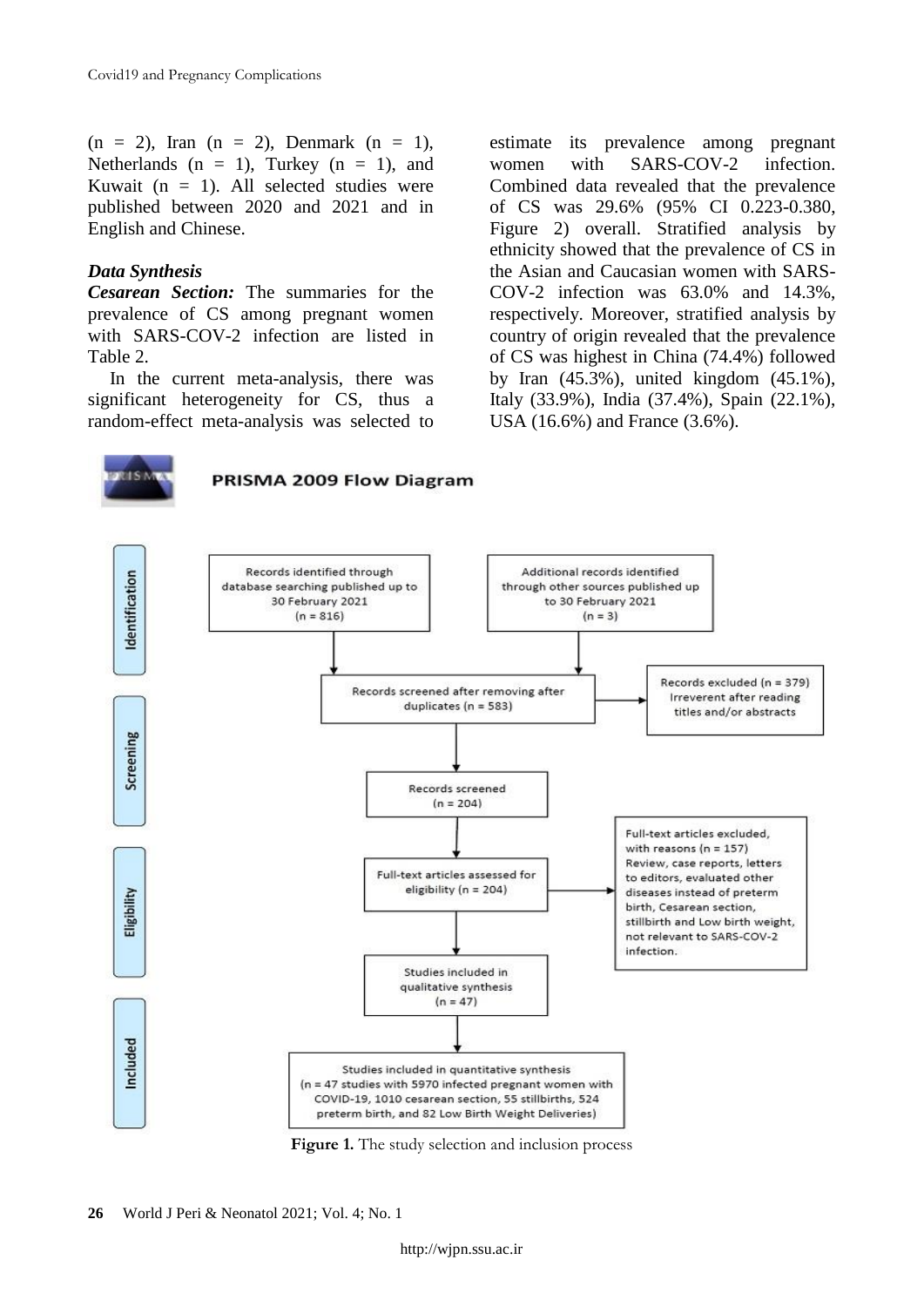| <b>Low Birth</b><br><b>First Author</b><br><b>Country (Ethnicity)</b><br><b>Women</b> with<br><b>Stillbirth</b><br><b>SARS-COV-2</b><br><b>Section</b><br><b>Birth</b><br>Weight<br>9<br>9<br>4<br>China(Asian)<br>$\boldsymbol{0}$<br>2<br>Chen et al.,<br>5<br>3<br>$\boldsymbol{0}$<br>$\boldsymbol{0}$<br>China(Asian)<br>0<br>Chen et al.,<br>7<br>7<br>$\boldsymbol{0}$<br>$\mathbf{0}$<br>0<br>Yu et al.,<br>China(Asian)<br>3<br>18<br>23<br>3<br>0<br>China(Asian)<br>Wu et al.,<br>$\boldsymbol{0}$<br>$\boldsymbol{0}$<br>8<br>6<br>0<br>Wu et al.,<br>China(Asian)<br>15<br>3<br>$\boldsymbol{0}$<br>$\boldsymbol{0}$<br>10<br>China(Asian)<br>Liu et al.,<br>10<br>13<br>6<br>1<br>0<br>China(Asian)<br>Liu et al.,<br>18<br>$\overline{c}$<br>$\boldsymbol{0}$<br>19<br>$\mathbf{1}$<br>China(Asian)<br>Liu et al.,<br>$\overline{0}$<br>$\boldsymbol{0}$<br>41<br>$\boldsymbol{0}$<br>$\boldsymbol{0}$<br>Liu et al.,<br>China(Asian)<br>7<br>9<br>9<br>$\mathbf{1}$<br>China(Asian)<br>6<br>Zhu et al.,<br>3<br>3<br>17<br>17<br>$\mathbf{0}$<br>China(Asian)<br>Khan et al.,<br>$\boldsymbol{0}$<br>99<br>85<br>$\mathbf{0}$<br>Yan et al.,<br>China(Asian)<br>116<br>$\overline{c}$<br>12<br>3<br>$\boldsymbol{0}$<br>China(Asian)<br>16<br>Zeng et al.,<br>$\boldsymbol{0}$<br>5<br>3<br>10<br>China(Asian)<br>16<br>Zhang et al.,<br>3<br>$\overline{0}$<br>14<br>4<br>Li et al.,<br>16<br>China(Asian)<br>$\boldsymbol{0}$<br>10<br>$\boldsymbol{0}$<br>$\mathbf{1}$<br>$\mathbf{0}$<br>China(Asian)<br>Liao et al.,<br>10<br>879<br>248<br>61<br>$\boldsymbol{0}$<br>Mahajan et al.,<br>India(Asian)<br>3<br>39<br>68<br>$\boldsymbol{0}$<br>Nayak et al.,<br>India(Asian)<br>141<br>5<br>8<br>9<br>$\tau$<br>Hantoushzadeh et al.,<br>Iran(Asian)<br>6<br>39<br>$\overline{0}$<br>90<br>18<br>16<br>Jenabi et al.,<br>Iran(Asian)<br>$\boldsymbol{0}$<br>$\boldsymbol{0}$<br>1<br>$\boldsymbol{0}$<br>Ayed et al.,<br>Kuwait(Asian)<br>185<br>$\boldsymbol{0}$<br>533<br>$\boldsymbol{0}$<br>1<br>0<br>Sahin et al.,<br>Turkey(Caucasian)<br>$\overline{c}$<br>$\boldsymbol{0}$<br>$\boldsymbol{0}$<br>Denmark(Caucasian)<br>28<br>6<br>Egerup et al.,<br>18<br>11<br>$\overline{c}$<br>42<br>$\mathbf{0}$<br>Ferrazzi et al.,<br>Italy(Caucasian)<br>77<br>22<br>12<br>$\overline{0}$<br>$\boldsymbol{0}$<br>Savasi et al.,<br>Italy(Caucasian)<br>$\overline{c}$<br>9<br>8<br>$\boldsymbol{0}$<br>0<br>Govind et al.,<br>UK(Caucasian)<br>3<br>42<br>66<br>0<br>Knight et al.,<br>UK(Caucasian)<br>427<br>$\overline{0}$<br>Pereira et al.,<br>5<br>$\overline{c}$<br>$\overline{0}$<br>Spain(Caucasian)<br>60<br>82<br>37<br>15<br>$\boldsymbol{0}$<br>0<br>Preze et al.,<br>Spain(Caucasian)<br>25<br>$\boldsymbol{0}$<br><b>NVOG</b><br>528<br>7<br>0<br>Netherlands (Caucasian)<br>3<br>54<br>9<br>$\boldsymbol{0}$<br>$\boldsymbol{0}$<br>Sentilhes et al.,<br>France(Caucasian)<br>7<br>0<br>$\mathbf{0}$<br>0<br>Kayem et al.,<br>France(Caucasian)<br>617 |
|--------------------------------------------------------------------------------------------------------------------------------------------------------------------------------------------------------------------------------------------------------------------------------------------------------------------------------------------------------------------------------------------------------------------------------------------------------------------------------------------------------------------------------------------------------------------------------------------------------------------------------------------------------------------------------------------------------------------------------------------------------------------------------------------------------------------------------------------------------------------------------------------------------------------------------------------------------------------------------------------------------------------------------------------------------------------------------------------------------------------------------------------------------------------------------------------------------------------------------------------------------------------------------------------------------------------------------------------------------------------------------------------------------------------------------------------------------------------------------------------------------------------------------------------------------------------------------------------------------------------------------------------------------------------------------------------------------------------------------------------------------------------------------------------------------------------------------------------------------------------------------------------------------------------------------------------------------------------------------------------------------------------------------------------------------------------------------------------------------------------------------------------------------------------------------------------------------------------------------------------------------------------------------------------------------------------------------------------------------------------------------------------------------------------------------------------------------------------------------------------------------------------------------------------------------------------------------------------------------------------------------------------------------------------------------------------------------------------------------------------------------------------------------------------------------------------------------------------------------------------------------------------------------------------------------------------------------------------------------------------|
|                                                                                                                                                                                                                                                                                                                                                                                                                                                                                                                                                                                                                                                                                                                                                                                                                                                                                                                                                                                                                                                                                                                                                                                                                                                                                                                                                                                                                                                                                                                                                                                                                                                                                                                                                                                                                                                                                                                                                                                                                                                                                                                                                                                                                                                                                                                                                                                                                                                                                                                                                                                                                                                                                                                                                                                                                                                                                                                                                                                            |
|                                                                                                                                                                                                                                                                                                                                                                                                                                                                                                                                                                                                                                                                                                                                                                                                                                                                                                                                                                                                                                                                                                                                                                                                                                                                                                                                                                                                                                                                                                                                                                                                                                                                                                                                                                                                                                                                                                                                                                                                                                                                                                                                                                                                                                                                                                                                                                                                                                                                                                                                                                                                                                                                                                                                                                                                                                                                                                                                                                                            |
|                                                                                                                                                                                                                                                                                                                                                                                                                                                                                                                                                                                                                                                                                                                                                                                                                                                                                                                                                                                                                                                                                                                                                                                                                                                                                                                                                                                                                                                                                                                                                                                                                                                                                                                                                                                                                                                                                                                                                                                                                                                                                                                                                                                                                                                                                                                                                                                                                                                                                                                                                                                                                                                                                                                                                                                                                                                                                                                                                                                            |
|                                                                                                                                                                                                                                                                                                                                                                                                                                                                                                                                                                                                                                                                                                                                                                                                                                                                                                                                                                                                                                                                                                                                                                                                                                                                                                                                                                                                                                                                                                                                                                                                                                                                                                                                                                                                                                                                                                                                                                                                                                                                                                                                                                                                                                                                                                                                                                                                                                                                                                                                                                                                                                                                                                                                                                                                                                                                                                                                                                                            |
|                                                                                                                                                                                                                                                                                                                                                                                                                                                                                                                                                                                                                                                                                                                                                                                                                                                                                                                                                                                                                                                                                                                                                                                                                                                                                                                                                                                                                                                                                                                                                                                                                                                                                                                                                                                                                                                                                                                                                                                                                                                                                                                                                                                                                                                                                                                                                                                                                                                                                                                                                                                                                                                                                                                                                                                                                                                                                                                                                                                            |
|                                                                                                                                                                                                                                                                                                                                                                                                                                                                                                                                                                                                                                                                                                                                                                                                                                                                                                                                                                                                                                                                                                                                                                                                                                                                                                                                                                                                                                                                                                                                                                                                                                                                                                                                                                                                                                                                                                                                                                                                                                                                                                                                                                                                                                                                                                                                                                                                                                                                                                                                                                                                                                                                                                                                                                                                                                                                                                                                                                                            |
|                                                                                                                                                                                                                                                                                                                                                                                                                                                                                                                                                                                                                                                                                                                                                                                                                                                                                                                                                                                                                                                                                                                                                                                                                                                                                                                                                                                                                                                                                                                                                                                                                                                                                                                                                                                                                                                                                                                                                                                                                                                                                                                                                                                                                                                                                                                                                                                                                                                                                                                                                                                                                                                                                                                                                                                                                                                                                                                                                                                            |
|                                                                                                                                                                                                                                                                                                                                                                                                                                                                                                                                                                                                                                                                                                                                                                                                                                                                                                                                                                                                                                                                                                                                                                                                                                                                                                                                                                                                                                                                                                                                                                                                                                                                                                                                                                                                                                                                                                                                                                                                                                                                                                                                                                                                                                                                                                                                                                                                                                                                                                                                                                                                                                                                                                                                                                                                                                                                                                                                                                                            |
|                                                                                                                                                                                                                                                                                                                                                                                                                                                                                                                                                                                                                                                                                                                                                                                                                                                                                                                                                                                                                                                                                                                                                                                                                                                                                                                                                                                                                                                                                                                                                                                                                                                                                                                                                                                                                                                                                                                                                                                                                                                                                                                                                                                                                                                                                                                                                                                                                                                                                                                                                                                                                                                                                                                                                                                                                                                                                                                                                                                            |
|                                                                                                                                                                                                                                                                                                                                                                                                                                                                                                                                                                                                                                                                                                                                                                                                                                                                                                                                                                                                                                                                                                                                                                                                                                                                                                                                                                                                                                                                                                                                                                                                                                                                                                                                                                                                                                                                                                                                                                                                                                                                                                                                                                                                                                                                                                                                                                                                                                                                                                                                                                                                                                                                                                                                                                                                                                                                                                                                                                                            |
|                                                                                                                                                                                                                                                                                                                                                                                                                                                                                                                                                                                                                                                                                                                                                                                                                                                                                                                                                                                                                                                                                                                                                                                                                                                                                                                                                                                                                                                                                                                                                                                                                                                                                                                                                                                                                                                                                                                                                                                                                                                                                                                                                                                                                                                                                                                                                                                                                                                                                                                                                                                                                                                                                                                                                                                                                                                                                                                                                                                            |
|                                                                                                                                                                                                                                                                                                                                                                                                                                                                                                                                                                                                                                                                                                                                                                                                                                                                                                                                                                                                                                                                                                                                                                                                                                                                                                                                                                                                                                                                                                                                                                                                                                                                                                                                                                                                                                                                                                                                                                                                                                                                                                                                                                                                                                                                                                                                                                                                                                                                                                                                                                                                                                                                                                                                                                                                                                                                                                                                                                                            |
|                                                                                                                                                                                                                                                                                                                                                                                                                                                                                                                                                                                                                                                                                                                                                                                                                                                                                                                                                                                                                                                                                                                                                                                                                                                                                                                                                                                                                                                                                                                                                                                                                                                                                                                                                                                                                                                                                                                                                                                                                                                                                                                                                                                                                                                                                                                                                                                                                                                                                                                                                                                                                                                                                                                                                                                                                                                                                                                                                                                            |
|                                                                                                                                                                                                                                                                                                                                                                                                                                                                                                                                                                                                                                                                                                                                                                                                                                                                                                                                                                                                                                                                                                                                                                                                                                                                                                                                                                                                                                                                                                                                                                                                                                                                                                                                                                                                                                                                                                                                                                                                                                                                                                                                                                                                                                                                                                                                                                                                                                                                                                                                                                                                                                                                                                                                                                                                                                                                                                                                                                                            |
|                                                                                                                                                                                                                                                                                                                                                                                                                                                                                                                                                                                                                                                                                                                                                                                                                                                                                                                                                                                                                                                                                                                                                                                                                                                                                                                                                                                                                                                                                                                                                                                                                                                                                                                                                                                                                                                                                                                                                                                                                                                                                                                                                                                                                                                                                                                                                                                                                                                                                                                                                                                                                                                                                                                                                                                                                                                                                                                                                                                            |
|                                                                                                                                                                                                                                                                                                                                                                                                                                                                                                                                                                                                                                                                                                                                                                                                                                                                                                                                                                                                                                                                                                                                                                                                                                                                                                                                                                                                                                                                                                                                                                                                                                                                                                                                                                                                                                                                                                                                                                                                                                                                                                                                                                                                                                                                                                                                                                                                                                                                                                                                                                                                                                                                                                                                                                                                                                                                                                                                                                                            |
|                                                                                                                                                                                                                                                                                                                                                                                                                                                                                                                                                                                                                                                                                                                                                                                                                                                                                                                                                                                                                                                                                                                                                                                                                                                                                                                                                                                                                                                                                                                                                                                                                                                                                                                                                                                                                                                                                                                                                                                                                                                                                                                                                                                                                                                                                                                                                                                                                                                                                                                                                                                                                                                                                                                                                                                                                                                                                                                                                                                            |
|                                                                                                                                                                                                                                                                                                                                                                                                                                                                                                                                                                                                                                                                                                                                                                                                                                                                                                                                                                                                                                                                                                                                                                                                                                                                                                                                                                                                                                                                                                                                                                                                                                                                                                                                                                                                                                                                                                                                                                                                                                                                                                                                                                                                                                                                                                                                                                                                                                                                                                                                                                                                                                                                                                                                                                                                                                                                                                                                                                                            |
|                                                                                                                                                                                                                                                                                                                                                                                                                                                                                                                                                                                                                                                                                                                                                                                                                                                                                                                                                                                                                                                                                                                                                                                                                                                                                                                                                                                                                                                                                                                                                                                                                                                                                                                                                                                                                                                                                                                                                                                                                                                                                                                                                                                                                                                                                                                                                                                                                                                                                                                                                                                                                                                                                                                                                                                                                                                                                                                                                                                            |
|                                                                                                                                                                                                                                                                                                                                                                                                                                                                                                                                                                                                                                                                                                                                                                                                                                                                                                                                                                                                                                                                                                                                                                                                                                                                                                                                                                                                                                                                                                                                                                                                                                                                                                                                                                                                                                                                                                                                                                                                                                                                                                                                                                                                                                                                                                                                                                                                                                                                                                                                                                                                                                                                                                                                                                                                                                                                                                                                                                                            |
|                                                                                                                                                                                                                                                                                                                                                                                                                                                                                                                                                                                                                                                                                                                                                                                                                                                                                                                                                                                                                                                                                                                                                                                                                                                                                                                                                                                                                                                                                                                                                                                                                                                                                                                                                                                                                                                                                                                                                                                                                                                                                                                                                                                                                                                                                                                                                                                                                                                                                                                                                                                                                                                                                                                                                                                                                                                                                                                                                                                            |
|                                                                                                                                                                                                                                                                                                                                                                                                                                                                                                                                                                                                                                                                                                                                                                                                                                                                                                                                                                                                                                                                                                                                                                                                                                                                                                                                                                                                                                                                                                                                                                                                                                                                                                                                                                                                                                                                                                                                                                                                                                                                                                                                                                                                                                                                                                                                                                                                                                                                                                                                                                                                                                                                                                                                                                                                                                                                                                                                                                                            |
|                                                                                                                                                                                                                                                                                                                                                                                                                                                                                                                                                                                                                                                                                                                                                                                                                                                                                                                                                                                                                                                                                                                                                                                                                                                                                                                                                                                                                                                                                                                                                                                                                                                                                                                                                                                                                                                                                                                                                                                                                                                                                                                                                                                                                                                                                                                                                                                                                                                                                                                                                                                                                                                                                                                                                                                                                                                                                                                                                                                            |
|                                                                                                                                                                                                                                                                                                                                                                                                                                                                                                                                                                                                                                                                                                                                                                                                                                                                                                                                                                                                                                                                                                                                                                                                                                                                                                                                                                                                                                                                                                                                                                                                                                                                                                                                                                                                                                                                                                                                                                                                                                                                                                                                                                                                                                                                                                                                                                                                                                                                                                                                                                                                                                                                                                                                                                                                                                                                                                                                                                                            |
|                                                                                                                                                                                                                                                                                                                                                                                                                                                                                                                                                                                                                                                                                                                                                                                                                                                                                                                                                                                                                                                                                                                                                                                                                                                                                                                                                                                                                                                                                                                                                                                                                                                                                                                                                                                                                                                                                                                                                                                                                                                                                                                                                                                                                                                                                                                                                                                                                                                                                                                                                                                                                                                                                                                                                                                                                                                                                                                                                                                            |
|                                                                                                                                                                                                                                                                                                                                                                                                                                                                                                                                                                                                                                                                                                                                                                                                                                                                                                                                                                                                                                                                                                                                                                                                                                                                                                                                                                                                                                                                                                                                                                                                                                                                                                                                                                                                                                                                                                                                                                                                                                                                                                                                                                                                                                                                                                                                                                                                                                                                                                                                                                                                                                                                                                                                                                                                                                                                                                                                                                                            |
|                                                                                                                                                                                                                                                                                                                                                                                                                                                                                                                                                                                                                                                                                                                                                                                                                                                                                                                                                                                                                                                                                                                                                                                                                                                                                                                                                                                                                                                                                                                                                                                                                                                                                                                                                                                                                                                                                                                                                                                                                                                                                                                                                                                                                                                                                                                                                                                                                                                                                                                                                                                                                                                                                                                                                                                                                                                                                                                                                                                            |
|                                                                                                                                                                                                                                                                                                                                                                                                                                                                                                                                                                                                                                                                                                                                                                                                                                                                                                                                                                                                                                                                                                                                                                                                                                                                                                                                                                                                                                                                                                                                                                                                                                                                                                                                                                                                                                                                                                                                                                                                                                                                                                                                                                                                                                                                                                                                                                                                                                                                                                                                                                                                                                                                                                                                                                                                                                                                                                                                                                                            |
|                                                                                                                                                                                                                                                                                                                                                                                                                                                                                                                                                                                                                                                                                                                                                                                                                                                                                                                                                                                                                                                                                                                                                                                                                                                                                                                                                                                                                                                                                                                                                                                                                                                                                                                                                                                                                                                                                                                                                                                                                                                                                                                                                                                                                                                                                                                                                                                                                                                                                                                                                                                                                                                                                                                                                                                                                                                                                                                                                                                            |
|                                                                                                                                                                                                                                                                                                                                                                                                                                                                                                                                                                                                                                                                                                                                                                                                                                                                                                                                                                                                                                                                                                                                                                                                                                                                                                                                                                                                                                                                                                                                                                                                                                                                                                                                                                                                                                                                                                                                                                                                                                                                                                                                                                                                                                                                                                                                                                                                                                                                                                                                                                                                                                                                                                                                                                                                                                                                                                                                                                                            |
|                                                                                                                                                                                                                                                                                                                                                                                                                                                                                                                                                                                                                                                                                                                                                                                                                                                                                                                                                                                                                                                                                                                                                                                                                                                                                                                                                                                                                                                                                                                                                                                                                                                                                                                                                                                                                                                                                                                                                                                                                                                                                                                                                                                                                                                                                                                                                                                                                                                                                                                                                                                                                                                                                                                                                                                                                                                                                                                                                                                            |
|                                                                                                                                                                                                                                                                                                                                                                                                                                                                                                                                                                                                                                                                                                                                                                                                                                                                                                                                                                                                                                                                                                                                                                                                                                                                                                                                                                                                                                                                                                                                                                                                                                                                                                                                                                                                                                                                                                                                                                                                                                                                                                                                                                                                                                                                                                                                                                                                                                                                                                                                                                                                                                                                                                                                                                                                                                                                                                                                                                                            |
|                                                                                                                                                                                                                                                                                                                                                                                                                                                                                                                                                                                                                                                                                                                                                                                                                                                                                                                                                                                                                                                                                                                                                                                                                                                                                                                                                                                                                                                                                                                                                                                                                                                                                                                                                                                                                                                                                                                                                                                                                                                                                                                                                                                                                                                                                                                                                                                                                                                                                                                                                                                                                                                                                                                                                                                                                                                                                                                                                                                            |
| $\overline{7}$<br>$\boldsymbol{0}$<br>$\boldsymbol{0}$<br>0<br>Hcini et al.,<br>France(Caucasian)<br>137                                                                                                                                                                                                                                                                                                                                                                                                                                                                                                                                                                                                                                                                                                                                                                                                                                                                                                                                                                                                                                                                                                                                                                                                                                                                                                                                                                                                                                                                                                                                                                                                                                                                                                                                                                                                                                                                                                                                                                                                                                                                                                                                                                                                                                                                                                                                                                                                                                                                                                                                                                                                                                                                                                                                                                                                                                                                                   |
| 16<br>20<br>$\boldsymbol{0}$<br>$\overline{0}$<br>Vivanti et al.,<br>France(Caucasian)<br>100                                                                                                                                                                                                                                                                                                                                                                                                                                                                                                                                                                                                                                                                                                                                                                                                                                                                                                                                                                                                                                                                                                                                                                                                                                                                                                                                                                                                                                                                                                                                                                                                                                                                                                                                                                                                                                                                                                                                                                                                                                                                                                                                                                                                                                                                                                                                                                                                                                                                                                                                                                                                                                                                                                                                                                                                                                                                                              |
| 3<br>0<br>Tsatsaris et al.,<br>France(Caucasian)<br>25<br>$\boldsymbol{0}$<br>$\boldsymbol{0}$                                                                                                                                                                                                                                                                                                                                                                                                                                                                                                                                                                                                                                                                                                                                                                                                                                                                                                                                                                                                                                                                                                                                                                                                                                                                                                                                                                                                                                                                                                                                                                                                                                                                                                                                                                                                                                                                                                                                                                                                                                                                                                                                                                                                                                                                                                                                                                                                                                                                                                                                                                                                                                                                                                                                                                                                                                                                                             |
| $\overline{c}$<br>5<br>13<br>0<br>Blitz et al.,<br>USA(Caucasian)<br>6                                                                                                                                                                                                                                                                                                                                                                                                                                                                                                                                                                                                                                                                                                                                                                                                                                                                                                                                                                                                                                                                                                                                                                                                                                                                                                                                                                                                                                                                                                                                                                                                                                                                                                                                                                                                                                                                                                                                                                                                                                                                                                                                                                                                                                                                                                                                                                                                                                                                                                                                                                                                                                                                                                                                                                                                                                                                                                                     |
| 9<br>$\mathbf{1}$<br>68<br>22<br>0<br>London et al.,<br>USA(Caucasian)                                                                                                                                                                                                                                                                                                                                                                                                                                                                                                                                                                                                                                                                                                                                                                                                                                                                                                                                                                                                                                                                                                                                                                                                                                                                                                                                                                                                                                                                                                                                                                                                                                                                                                                                                                                                                                                                                                                                                                                                                                                                                                                                                                                                                                                                                                                                                                                                                                                                                                                                                                                                                                                                                                                                                                                                                                                                                                                     |
| USA(Caucasian)<br>46<br>3<br>$\boldsymbol{0}$<br>$\mathbf{1}$<br>$\mathbf{1}$<br>Lokken et al.,                                                                                                                                                                                                                                                                                                                                                                                                                                                                                                                                                                                                                                                                                                                                                                                                                                                                                                                                                                                                                                                                                                                                                                                                                                                                                                                                                                                                                                                                                                                                                                                                                                                                                                                                                                                                                                                                                                                                                                                                                                                                                                                                                                                                                                                                                                                                                                                                                                                                                                                                                                                                                                                                                                                                                                                                                                                                                            |
| $\boldsymbol{0}$<br>$\boldsymbol{0}$<br>16<br>$\mathbf{1}$<br>$\boldsymbol{0}$<br>USA(Caucasian)<br>Qadri et al.,                                                                                                                                                                                                                                                                                                                                                                                                                                                                                                                                                                                                                                                                                                                                                                                                                                                                                                                                                                                                                                                                                                                                                                                                                                                                                                                                                                                                                                                                                                                                                                                                                                                                                                                                                                                                                                                                                                                                                                                                                                                                                                                                                                                                                                                                                                                                                                                                                                                                                                                                                                                                                                                                                                                                                                                                                                                                          |
| 158<br>$\overline{2}$<br>$\overline{c}$<br>$\mathbf{0}$<br>Andrikopoulou et al.,<br>USA(Caucasian)<br>$\mathbf{0}$                                                                                                                                                                                                                                                                                                                                                                                                                                                                                                                                                                                                                                                                                                                                                                                                                                                                                                                                                                                                                                                                                                                                                                                                                                                                                                                                                                                                                                                                                                                                                                                                                                                                                                                                                                                                                                                                                                                                                                                                                                                                                                                                                                                                                                                                                                                                                                                                                                                                                                                                                                                                                                                                                                                                                                                                                                                                         |
| Pierce-Williams et al.,<br>USA(Caucasian)<br>64<br>24<br>19<br>$\overline{0}$<br>$\boldsymbol{0}$                                                                                                                                                                                                                                                                                                                                                                                                                                                                                                                                                                                                                                                                                                                                                                                                                                                                                                                                                                                                                                                                                                                                                                                                                                                                                                                                                                                                                                                                                                                                                                                                                                                                                                                                                                                                                                                                                                                                                                                                                                                                                                                                                                                                                                                                                                                                                                                                                                                                                                                                                                                                                                                                                                                                                                                                                                                                                          |
| Malhotra et al.,<br>USA(Caucasian)<br>41<br>41<br>$\overline{0}$<br>131<br>0                                                                                                                                                                                                                                                                                                                                                                                                                                                                                                                                                                                                                                                                                                                                                                                                                                                                                                                                                                                                                                                                                                                                                                                                                                                                                                                                                                                                                                                                                                                                                                                                                                                                                                                                                                                                                                                                                                                                                                                                                                                                                                                                                                                                                                                                                                                                                                                                                                                                                                                                                                                                                                                                                                                                                                                                                                                                                                               |
| $\mathbf{0}$<br>Prabhu et al.,<br>USA(Caucasian)<br>70<br>32<br>11<br>0                                                                                                                                                                                                                                                                                                                                                                                                                                                                                                                                                                                                                                                                                                                                                                                                                                                                                                                                                                                                                                                                                                                                                                                                                                                                                                                                                                                                                                                                                                                                                                                                                                                                                                                                                                                                                                                                                                                                                                                                                                                                                                                                                                                                                                                                                                                                                                                                                                                                                                                                                                                                                                                                                                                                                                                                                                                                                                                    |
| 155<br>14<br>Ahlberg et al.,<br>USA(Caucasian)<br>15<br>1<br>0                                                                                                                                                                                                                                                                                                                                                                                                                                                                                                                                                                                                                                                                                                                                                                                                                                                                                                                                                                                                                                                                                                                                                                                                                                                                                                                                                                                                                                                                                                                                                                                                                                                                                                                                                                                                                                                                                                                                                                                                                                                                                                                                                                                                                                                                                                                                                                                                                                                                                                                                                                                                                                                                                                                                                                                                                                                                                                                             |
| 43<br>$\boldsymbol{0}$<br>Breslin et al.,<br>USA(Caucasian)<br>8<br>$\mathbf{1}$<br>$\boldsymbol{0}$                                                                                                                                                                                                                                                                                                                                                                                                                                                                                                                                                                                                                                                                                                                                                                                                                                                                                                                                                                                                                                                                                                                                                                                                                                                                                                                                                                                                                                                                                                                                                                                                                                                                                                                                                                                                                                                                                                                                                                                                                                                                                                                                                                                                                                                                                                                                                                                                                                                                                                                                                                                                                                                                                                                                                                                                                                                                                       |
| 56<br>Delahoy et al.,<br>USA(Caucasian)<br>598<br>15<br>$\boldsymbol{0}$<br>$\boldsymbol{0}$                                                                                                                                                                                                                                                                                                                                                                                                                                                                                                                                                                                                                                                                                                                                                                                                                                                                                                                                                                                                                                                                                                                                                                                                                                                                                                                                                                                                                                                                                                                                                                                                                                                                                                                                                                                                                                                                                                                                                                                                                                                                                                                                                                                                                                                                                                                                                                                                                                                                                                                                                                                                                                                                                                                                                                                                                                                                                               |
| $\boldsymbol{0}$<br>$\boldsymbol{0}$<br>$\boldsymbol{0}$<br>Adhikar et al.,<br>USA(Caucasian)<br>245<br>65                                                                                                                                                                                                                                                                                                                                                                                                                                                                                                                                                                                                                                                                                                                                                                                                                                                                                                                                                                                                                                                                                                                                                                                                                                                                                                                                                                                                                                                                                                                                                                                                                                                                                                                                                                                                                                                                                                                                                                                                                                                                                                                                                                                                                                                                                                                                                                                                                                                                                                                                                                                                                                                                                                                                                                                                                                                                                 |

**Table 1.** Details of included studies in the current meta-analysis

*Preterm Birth:* The summaries for the prevalence of preterm birth among pregnant women with SARS-COV-2 infection are presented in Table 3. There was significant heterogeneity for preterm birth in the current meta-analysis, thus a random-effect metaanalysis was selected to estimate its prevalence among pregnant women with<br>SARS-COV-2 infection. Pooled data SARS-COV-2 infection. Pooled data indicated that the prevalence of preterm birth was 11.5% (95% CI 0.081-0.160, Figure 3) in overall.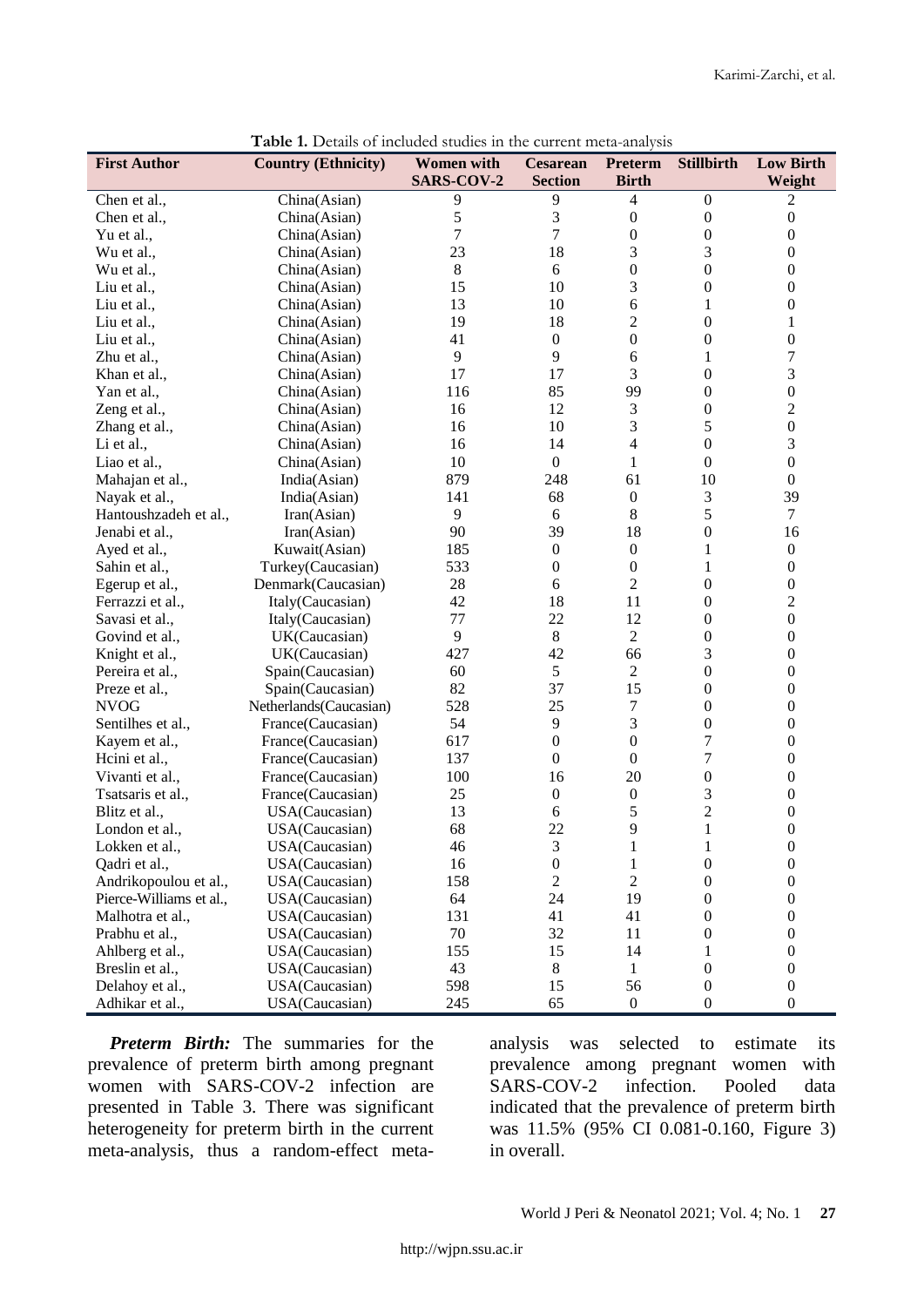|                      |                      |           |                      | ○ 1<br>$\circ$    |                   |                         |              |  |
|----------------------|----------------------|-----------|----------------------|-------------------|-------------------|-------------------------|--------------|--|
|                      | <b>Type of Model</b> |           | <b>Heterogeneity</b> |                   | <b>Odds Ratio</b> | <b>Publication Bias</b> |              |  |
| Subgroup             |                      | $I^2($ %) | $P_{\rm H}$          | <b>Prevalence</b> | 95% CI            | $P_{\text{Beggs}}$      | $P_{Egeers}$ |  |
| Overall              | Random               | 93.59     | ${}_{0.001}$         | 0.296             | 0.223-0.380       | 0.934                   | 0.818        |  |
| By ethnicity         |                      |           |                      |                   |                   |                         |              |  |
| Asians               | Random               | 90.28     | $\leq 0.001$         | 0.630             | $0.491 - 0.750$   | 0.672                   | 0.009        |  |
| Caucasian            | Random               | 93.19     | ${}_{0.001}$         | 0.143             | $0.094 - 0.211$   | 0.145                   | 0.225        |  |
| By country of origin |                      |           |                      |                   |                   |                         |              |  |
| China                | Random               | 59.94     | 0.001                | 0.744             | $0.621 - 0.837$   | 0.321                   | 0.894        |  |
| <b>USA</b>           | Random               | 93.53     | ${}_{0.001}$         | 0.166             | $0.094 - 0.278$   | 0.086                   | 0.261        |  |
| France               | Random               | 83.28     | ${}_{0.001}$         | 0.036             | $0.009 - 0.133$   | 0.462                   | 0.022        |  |
| Italy                | Fixed                | 59.29     | 0.117                | 0.339             | $0.259 - 0.430$   | <b>NA</b>               | <b>NA</b>    |  |
| UK                   | Random               | 93.75     | ${}_{0.001}$         | 0.451             | $0.012 - 0.982$   | <b>NA</b>               | <b>NA</b>    |  |
| Spain                | Random               | 94.48     | ${}_{0.001}$         | 0.221             | $0.032 - 0.711$   | <b>NA</b>               | <b>NA</b>    |  |
| India                | Random               | 95.43     | ${}_{0.001}$         | 0.374             | $0.204 - 0.582$   | <b>NA</b>               | <b>NA</b>    |  |
| Iran                 | Fixed                | 41.01     | 0.193                | 0.453             | 0.357-0.552       | <b>NA</b>               | <b>NA</b>    |  |

**Table 2.** Summary for prevalence of cesarean section among pregnant women with COVID-19

Stratified analysis by ethnicity showed that the prevalence of preterm birth in the Asian and Caucasian women with SARS-COV-2 infection was 17.5% and 8.5%, respectively. Then, subgroup analysis by country of origin showed that the prevalence of preterm birth was highest in China (21.9%) followed by Iran (54.8%), Italy (19.8%), UK (15.6%), USA (10.3%), Spain (9.0%), India (2.2%), and France (2.1%).

| Study name                    |       |                                    |               | Statistics for each study |                 | Event rate and 95% CI  |                    |                      |                    |  |  |  |
|-------------------------------|-------|------------------------------------|---------------|---------------------------|-----------------|------------------------|--------------------|----------------------|--------------------|--|--|--|
|                               | rate  | <b>Event Lower Upper</b><br>limit. | <b>Birmit</b> |                           | Z-Value p-Value | Total                  |                    |                      | Relative<br>weight |  |  |  |
| Chen et al. a                 | 0.950 | 0.525                              | 0.997         | 2029                      | 0.042           | 9,69                   |                    |                      | 1.10               |  |  |  |
| Chen et al. b                 | 0.600 | 0.200                              | 0.900         | 0.444                     | 0.657           | 315                    |                    |                      | 1.76               |  |  |  |
| Yu et al.                     | 0.938 | 0.461                              | 0.996         | 1.854                     | 0.064           | 717                    |                    |                      | 1.09               |  |  |  |
| Wu et al. a                   | 0.783 | 0.572                              | 0.907         | 2.534                     | 0.011           | 18/23                  |                    |                      | 241                |  |  |  |
| Wu et al. b                   | 0.750 | 0.377                              | 0.937         | 1.346                     | 0.178           | 6/8                    |                    |                      | 1.90               |  |  |  |
| Liu et al. a                  | 0.667 | 0.406                              | 0.854         | 1.266                     | 0.206           | 10/15                  |                    |                      | 235                |  |  |  |
| Liu et al. b                  | 0.789 | 0.478                              | 0.924         | 1.829                     | 0.067           | 10/13                  |                    |                      | 2.16               |  |  |  |
| Liu et al. c.                 | 0.947 | 0.706                              | 0.993         | 2813                      | 0.005           | 18/19                  |                    |                      | 1.59               |  |  |  |
| Liu et al. d                  | 0.012 | 0.001                              | 0.164         | $3.106 -$                 | 0.002           | 0/41                   |                    |                      | 1.12               |  |  |  |
| Zhu et al                     | 0.950 | 0525                               | 0.997         | 2029                      | 0.042           | 9/9                    |                    |                      | 1.10               |  |  |  |
| Khan et al.,                  | 0.972 | 0.678                              | 0.998         | 2479                      | 0.013           | 17/17                  |                    |                      | 1.11               |  |  |  |
| Yan et al.                    | 0.733 | 0.645                              | 0.905         | 4.807                     |                 | $0.000$ $85/116$       |                    |                      | 280                |  |  |  |
| Zeng et al                    | 0.750 | 0.492                              | 0.903         | 1.903                     | 0.057           | 12/16                  |                    |                      | 2.30               |  |  |  |
| Zhang et al.,                 | 0.625 | 0.377                              | 0.821         | 0.989                     | 0.323           | 10/16                  |                    |                      | 240                |  |  |  |
| Li et al.                     | 0.875 | 0.614                              | 0.969         | 2.574                     | 0.010           | 14f16                  |                    |                      | 2.00               |  |  |  |
| Lizo et al.                   | 0.046 | 0.003                              | 0.449         | $2.103 -$                 | 0.035           | 0/10                   |                    |                      | 1.10               |  |  |  |
| Mahajan et al.,               | 0.282 | 0.253                              | 0.313         | 12.461-                   |                 | 0.000 248 / 879        |                    |                      | 2.88               |  |  |  |
| Navak et al                   | 0.482 | 0.401                              | 0.564         | $0.421 -$                 |                 | 0.674 68 / 141         |                    |                      | 283                |  |  |  |
| Hantoushzadeh et al., 0.667   |       | 0.333                              | 0.889         | 0.990                     | 0.327           | 8/9                    |                    |                      | 2.08               |  |  |  |
| Jenabi et al                  | 0.433 | 0.335                              | 0.537         | $1.261 -$                 | 0.207           | 39/90                  |                    |                      | 279                |  |  |  |
| Ayed et al                    | 0.003 | 0.000                              | 0.041         | $4.178-$                  | 0000            | 0/185                  |                    |                      | 1.13               |  |  |  |
| Sahin et al.                  | 0.001 | 0.000                              | 0.015         | 4.928-                    | 0.000           | 0/533                  |                    |                      | 1.13               |  |  |  |
| Egerup et al.,                | 0.214 | 0.100                              | 0.402         | $2.821 -$                 | 0.005           | 6/28                   |                    |                      | 2.48               |  |  |  |
| Ferrazzi et al.,              | 0.429 | 0.289                              | 0.580         | $0.923 -$                 | 0.356           | 18/42                  |                    |                      | 2.69               |  |  |  |
| Savasi et al.,                | 0.286 | 0.196                              | 0.396         | 3.632-                    | 0000            | 22/77                  |                    |                      | 2.76               |  |  |  |
| Govind et al.                 | 0.889 | 0.500                              | 0.995         | 1.961                     | 0.050           | 8/9                    |                    |                      | 1.64               |  |  |  |
| Knight et al.                 | 0.098 | 0.074                              | 0.130         | 13.634-                   | 0.000           | 42/427                 |                    |                      | 283                |  |  |  |
| Pereira et al                 | 0.083 | 0035                               | 0.185         | $5.134-$                  | 0.000           | 5/60                   |                    |                      | 247                |  |  |  |
| Preze et al.                  | 0.451 | 0.347                              | 0.560         | $0.882 -$                 | 0.378           | 37/82                  |                    |                      | 279                |  |  |  |
| <b>MVOG</b>                   | 0.047 | 0.032                              | 0.069         | 14 649-                   | 0000            | 25/528                 |                    |                      | 280                |  |  |  |
| Sentifies et al.,             | 0.167 | 0.089                              | 0.290         | $4.408 -$                 | 0.000           | 9/54                   |                    |                      | 2.62               |  |  |  |
| Kavern et al.,                | 0.001 | 0.000                              | 0.013         | 5.032-                    | 0.000           | 0/617                  |                    |                      | 1.13               |  |  |  |
| Heini et al                   | 0.004 | 0.000                              | 0.055         | $3.964-$                  | 0000            | 0/137                  |                    |                      | 1 13               |  |  |  |
| Vivanti et al                 | 0.160 | 0.100                              | 0.245         | $6.079 -$                 | 0.000           | 16/100                 |                    |                      | 2.73               |  |  |  |
| Tsatsans et al                | 0.019 | 0.001                              | 0.244         | 2.753-                    | 0.006           | 0/25                   |                    |                      | 1.12<br>233        |  |  |  |
| Blitz et al                   | 0.462 | 0.224                              | 0.718         | $0.277 -$                 | 0.782           | 6/13                   |                    |                      | 275                |  |  |  |
| London et al                  | 0.324 | 0.223                              | 0.443         | $2.845-$                  | 0.004           | 22/88                  |                    |                      | 226                |  |  |  |
| Lokken et al.,                | 0.065 | 0.021                              | 0.184         | 4.459-                    | 0000            | 3/46                   |                    |                      |                    |  |  |  |
| Qadri et al.,                 | 0.029 | 0.002                              | 0.338         | $2.438-$                  | 0.015           | 0/16                   |                    |                      | 1.11<br>208        |  |  |  |
| Andrikopoulou et al           | 0.013 | 0.003                              | 0.049         | $6.122 -$                 | 0000            | 21158                  |                    |                      |                    |  |  |  |
| Pierce-Williams et al., 0.375 |       | 0.266                              | 0.499         | $1.97B -$                 | 0.048           | 24/64                  |                    |                      | 2.75<br>281        |  |  |  |
| Mahotra et al.                | 0.313 | 0.239                              | 0.397         | $4.173-$                  | 0.000           | 41/131                 |                    |                      |                    |  |  |  |
| Prabhu et al.                 | 0.457 | 0.345                              | 0.574         | $0.716 -$                 | 0.474           | 32/70                  |                    |                      | 2.77<br>2.74       |  |  |  |
| Ahberg et al.                 | 0.097 | 0.059                              | 0.154         | $8.221 -$                 | 0.000           | 15/155                 |                    |                      | 2.58               |  |  |  |
| Breslin et al.                | 0.186 | 0 096                              | 0.330         | 3.765-                    | 0000            | 8/43                   |                    |                      | 2.75               |  |  |  |
| Delahov et al.                | 0.025 | 0 0 1 5                            | 0.041         | 13.997-<br>7.039-         | 0000            | 15/598<br>0.000665/245 |                    |                      | 285                |  |  |  |
| Adhikar et al.,               | 0.265 | 0.214                              | 0.324         |                           | 0.000           |                        |                    |                      |                    |  |  |  |
|                               | 0.296 | 0.223                              | 0.380         | 4.505-                    |                 |                        | $-1.00$<br>$-0.50$ | 0.00<br>0.50<br>1.00 |                    |  |  |  |

**Figure 2.** Forest plots for prevalence of cesarean section in infected pregnant women with COVID-19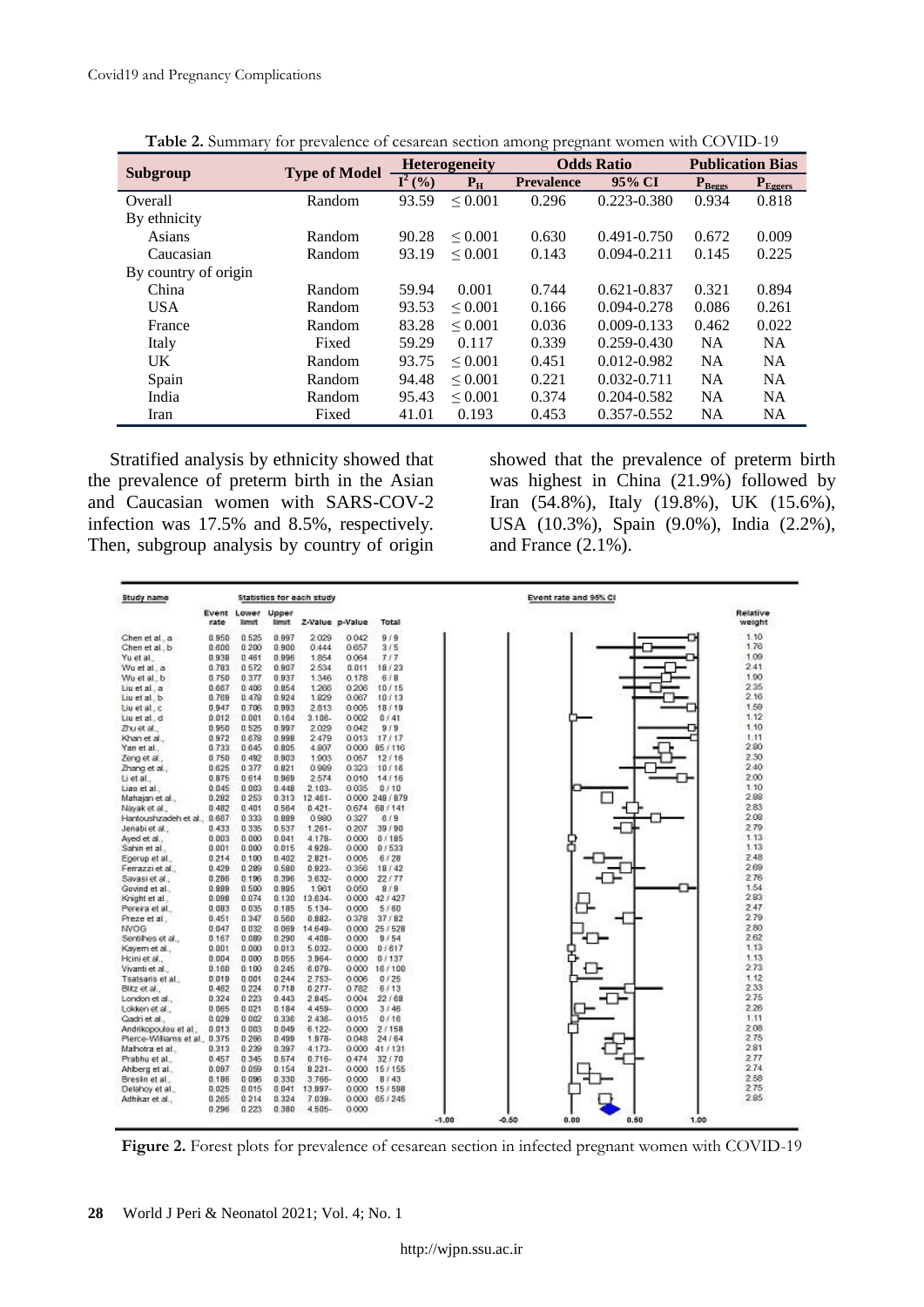| Subgroup             | <b>Type of Model</b> |                               | <b>Heterogeneity</b> |                   | <b>Odds Ratio</b> | <b>Publication Bias</b> |              |
|----------------------|----------------------|-------------------------------|----------------------|-------------------|-------------------|-------------------------|--------------|
|                      |                      | $\overline{\mathbf{I}^2(\%)}$ | $P_{\rm H}$          | <b>Prevalence</b> | 95% CI            | $P_{\text{Beggs}}$      | $P_{Eegers}$ |
| Overall              | Random               | 90.32                         | ${}_{0.001}$         | 0.115             | $0.081 - 0.160$   | 0.020                   | 0.350        |
| By ethnicity         |                      |                               |                      |                   |                   |                         |              |
| Asians               | Random               | 92.83                         | ${}_{0.001}$         | 0.175             | $0.083 - 0.330$   | 0.102                   | 0.611        |
| Caucasian            | Random               | 86.89                         | ${}_{0.001}$         | 0.085             | 0.058-0.124       | 0.009                   | 0.012        |
| By country of origin |                      |                               |                      |                   |                   |                         |              |
| China                | Random               | 86.43                         | $\leq 0.001$         | 0.219             | $0.101 - 0.410$   | 0.857                   | < 0.001      |
| <b>USA</b>           | Random               | 88.00                         | ${}_{0.001}$         | 0.103             | 0.059-0.174       | 0.303                   | 0.305        |
| France               | Random               | 86.30                         | ${}_{0.001}$         | 0.021             | $0.003 - 0.125$   | 0.806                   | 0.012        |
| Italy                | Fixed                | 48.02                         | 0.165                | 0.198             | 0.135-0.281       | <b>NA</b>               | <b>NA</b>    |
| UK.                  | Fixed                | 0.00                          | 0.583                | 0.156             | $0.125 - 0.193$   | <b>NA</b>               | <b>NA</b>    |
| Spain                | Random               | 82.88                         | 0.016                | 0.090             | 0.016-0.378       | <b>NA</b>               | <b>NA</b>    |
| India                | Random               | 78.22                         | 0.032                | 0.022             | $0.001 - 0.294$   | <b>NA</b>               | <b>NA</b>    |
| Iran                 | Random               | 90.05                         | 0.002                | 0.548             | $0.040 - 0.973$   | <b>NA</b>               | <b>NA</b>    |

**Table 3.** Summary for prevalence of preterm birth among pregnant women with COVID-19

*Stillbirth:* The summaries for the prevalence of stillbirth in the pregnant women with SARS-COV-2 infection are presented in Table 4. There was a significant heterogeneity for stillbirth, thus a random-effect metaanalysis was selected to estimate its prevalence among pregnant women with SARS-COV-2 infection in overall. Pooled data found that the prevalence of stillbirth was 2.1% (95% CI 0.013-0.034, Figure 4) in overall.

| Study name                    | Statistics for each study |                            |       |               |                       |                  | Event rate and 95% CI |                    |  |  |  |
|-------------------------------|---------------------------|----------------------------|-------|---------------|-----------------------|------------------|-----------------------|--------------------|--|--|--|
|                               | rate                      | Event Lower Upper<br>limit | limit |               | Z-Value p-Value Total |                  |                       | Relative<br>weight |  |  |  |
| Chen et al a                  | 0.444                     | 0.177                      | 0.749 | $0.333 -$     | 0.739                 | 4/9              |                       | 2.24               |  |  |  |
| Chen et al., b                | 0.083                     | 0.005                      | 0.622 | $1.623 -$     | 0.105                 | 0/5              |                       | 1.12               |  |  |  |
| Yu et al                      | 0.063                     | 0.004                      | 0.539 | $1.854-$      | 0.064                 | 0.17             |                       | 1.14               |  |  |  |
| Wu et al. a                   | 0.130                     | 0.043                      | 0.335 | $3.064 -$     | 0.002                 | 3/23             |                       | 233                |  |  |  |
| Wu et al b                    | 0.056                     | 0.003                      | 0.505 | $1.947-$      | 0.052                 | 0/8              |                       | 1.14               |  |  |  |
| Liu et al. a                  | 0.200                     | 0.066                      | 0.470 | $2.148 -$     | 0.032                 | 3115             |                       | 228                |  |  |  |
| Liu et al. b                  | 0.462                     | 0.224                      | 0.718 | $0.277 -$     | 0.782                 | 8/13             |                       | 243                |  |  |  |
| Liu et al., c.                | 0.105                     | 0.026                      | 0.337 | 2.863-        | 0.004                 | 2119             |                       | 211                |  |  |  |
| Liu et al. d                  | 0.012                     | 0.001                      | 0.164 | $3.106 -$     | 0.002                 | 0/41             |                       | 1.17               |  |  |  |
| Zhu et al.                    | 0.667                     | 0.333                      | 0.889 | 0.980         | 0.327                 | 6.19             |                       | 218                |  |  |  |
| Khan et al                    | 0.176                     | 0.058                      | 0.427 | $2.421 -$     | 0.015                 | 3/17             |                       | 230                |  |  |  |
| Yan et al.                    | 0.853                     | 0.777                      | 0.907 | 6.711         |                       | $0.000$ 99 / 116 |                       | ⊓<br>287           |  |  |  |
| Zeng et al.,                  | 0.188                     | 0.062                      | 0.447 | 2.289-        | 0.022                 | 3116             |                       | 2.29               |  |  |  |
| Zhang et al                   | 0.188                     | 0.062                      | 0.447 | $2.289 -$     | 0.022                 | 3/16             |                       | 229                |  |  |  |
| Lietal                        | 0.250                     | 0.097                      | 0.508 | $1.903 -$     | 0.057                 | 4/16             |                       | 240                |  |  |  |
| Liao et al.                   | 0.100                     | 0.014                      | 0.467 | $2.084 -$     | 0.037                 | 1.110            |                       | 1.62               |  |  |  |
| Mahajan et al.,               | 0.069                     | 0.054                      | 0.088 | 19.559-       |                       | 0.00061/879      |                       | 2.98               |  |  |  |
| Navak et al                   | 0.004                     | 0.000                      | 0.054 | 3.985-        |                       | 0.000 0.141      |                       | 1.18               |  |  |  |
| Hantoushzadeh et al., 0.889   |                           | 0.500                      | 0.985 | 1961          | 0.050                 | 8/9              |                       | 1.61               |  |  |  |
| Jenabi et al                  | 0.200                     | 0.130                      | 0.295 | $5.261 -$     | 0.000                 | 18/90            |                       | 2.87               |  |  |  |
| Aved et al.,                  | 0.003                     | 0.000                      | 0.041 | $4.178-$      | 0.000                 | 0/185            | ዩ                     | 1.18               |  |  |  |
| Sahin et al.                  | 0.001                     | 0.000                      | 0.015 | $4.928-$      | 0.000                 | 0/533            |                       | 1.18               |  |  |  |
| Egerup et al.,                | 0.071                     | 0.018                      | 0.245 | $3.495 -$     | 0.000                 | 2/28             |                       | 2.13               |  |  |  |
| Ferrazzi et al                | 0.262                     | 0.151                      | 0.414 | $2.952-$      | 0.003                 | 11/42            |                       | 276                |  |  |  |
| Savasi et al.,                | 0.156                     | 0.091                      | 0.255 | $5.377-$      |                       | 0.000112177      |                       | 281                |  |  |  |
| Govind et al.                 | 0.222                     | 0.058                      | 0.579 | $1.582 -$     | 0.118                 | 2/9              |                       | 2.01               |  |  |  |
| Knight et al.,                | 0.155                     | 0.123                      | 0.192 | 12.693-       |                       | 0.00068/427      |                       | 2.98               |  |  |  |
| Pereira et al.                | 0.033                     | 0.008                      | 0.124 | 4.682-        |                       | 0.000 2/60       |                       | 2.15               |  |  |  |
| Preze et al.                  | 0.183                     | 0.113                      | 0.282 | $5.240 -$     |                       | $0.000$ 15/82    |                       | 284                |  |  |  |
| <b>M/OG</b>                   | 0.013                     | 0.006                      | 0.028 | 11.327-       |                       | 0 000 7 / 528    |                       | 2.72               |  |  |  |
| Sentifies et al.,             | 0.056                     | 0.018                      | 0.159 | 4.769-        | 0.000                 | 3/54             |                       | 2.37               |  |  |  |
| Kayem et al.,                 | 0.001                     | 0.000                      | 0.013 | 5.032-        |                       | 0.000 0.617      |                       | 1.18               |  |  |  |
| Heini et al.                  | 0.004                     | 0.000                      | 0.055 | 3.964-        |                       | 0 000 0 / 137    |                       | 1.18               |  |  |  |
| Vivanti et al.                | 0.200                     | 0.133                      | 0.290 | 6.646-        |                       | $0.000$ 20 / 100 |                       | 2.88               |  |  |  |
| Tsatsans et al.               | 0.019                     | 0.001                      | 0.244 | $2.753-$      | 0.006                 | 0.125            |                       | 1.17               |  |  |  |
| Bizz et al.                   | 0.385                     | 0.170                      | 0.656 | $0.824 -$     | 0410                  | 5/13             |                       | 2.41               |  |  |  |
| London et al.,                | 0.132                     | 0.070                      | 0.235 | 5.254-        | 0.000                 | 9/88             |                       | 275                |  |  |  |
| Lokken et al                  | 0.022                     | 0.003                      | 0.139 | 3.765-        | 0.000                 | 1/45             |                       | 1.68               |  |  |  |
| Qadri et al                   | 0.063                     | 0.009                      | 0.335 | $2.622 -$     | 0.009                 | 1/16             |                       | 1.65               |  |  |  |
| Andrikopoulou et al.          | 0013                      | 0.003                      | 0.049 | $6.122 -$     |                       | 0 000 2 / 158    |                       | 217                |  |  |  |
| Pierce-Williams et al., 0.297 |                           | 0.198                      | 0.419 | $3.151 -$     |                       | 0 002 19 / 64    |                       | 285                |  |  |  |
| Mahotra et al.                | 0313                      | 0.239                      | 0.397 | $4.173-$      |                       | $0.000$ 41 / 131 |                       | 294                |  |  |  |
| Prabhu et al.,                | 0.157                     | 0.089                      | 0.262 | $5.114-$      |                       | 0.000 11/70      |                       | 2.79               |  |  |  |
| Ahberg et al.                 | 0.090                     | 0.054                      | 0.147 | $8.243-$      |                       | 0.000 14 / 155   |                       | 285                |  |  |  |
| Breslin et al                 | 0.023                     | 0.003                      | 0.147 | $3.694-$      |                       | 0.000 1/43       |                       | 1.68               |  |  |  |
| Delahoy et al.                | 0.094                     | 0.073                      | 0.120 | 16.172-       |                       | 0 000 56 / 588   |                       | 2.98               |  |  |  |
| Adhikar et al.,               | 0.002                     | 0.000                      | 0.032 | $4.377-$      |                       | 0.000 0/245      |                       | 1.18               |  |  |  |
|                               | 0.115                     | 0.081                      |       | 0.160 10.373- | 0.000                 |                  |                       |                    |  |  |  |

Figure 3. Forest plots for prevalence of cesarean section in infected pregnant women with COVID-19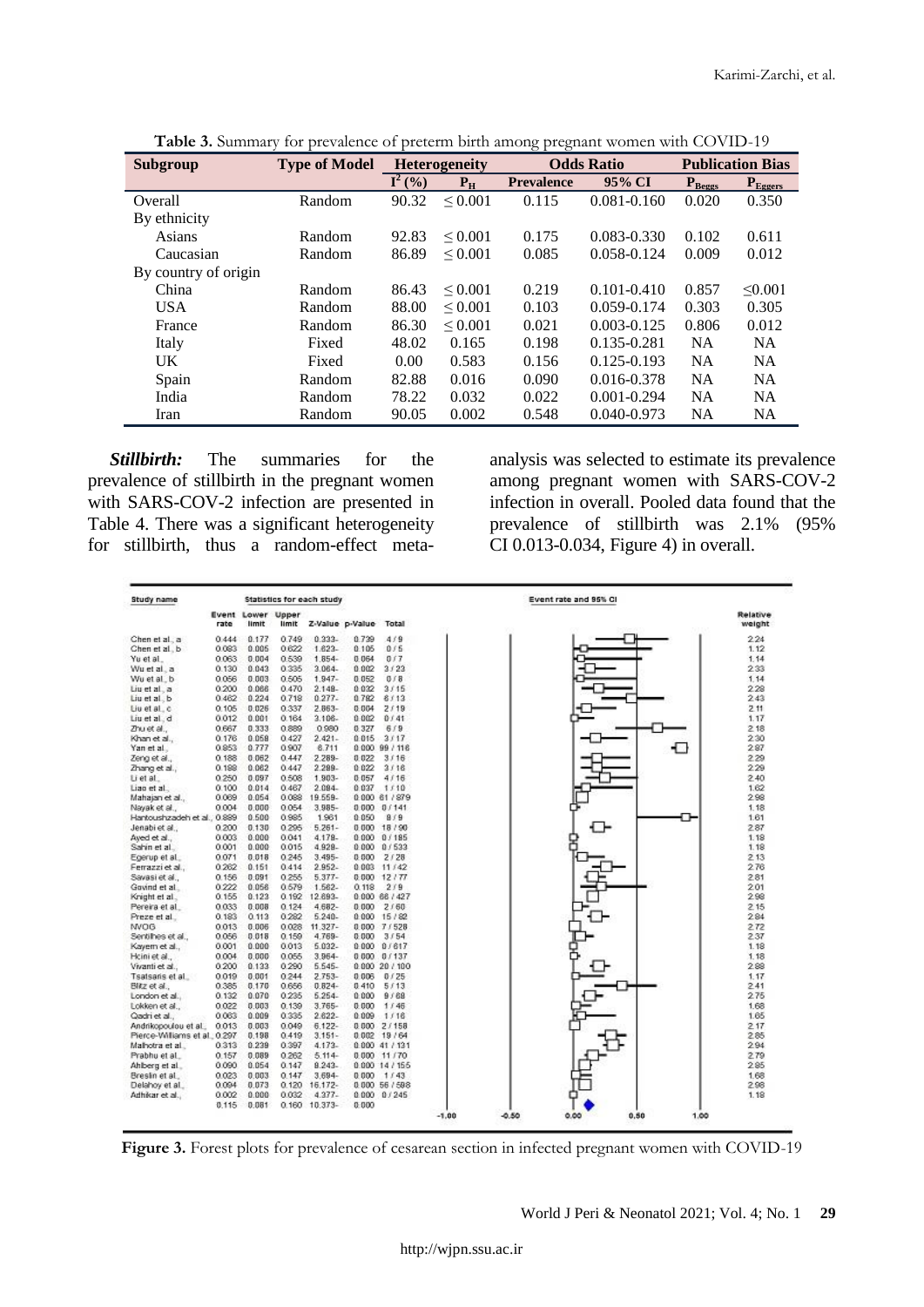|                      | <b>Type of</b> |           | <b>Heterogeneity</b> | $\overline{\phantom{a}}$ | <b>Odds Ratio</b> | <b>Publication Bias</b> |              |  |
|----------------------|----------------|-----------|----------------------|--------------------------|-------------------|-------------------------|--------------|--|
| Subgroup             | <b>Model</b>   | $I^2($ %) | P <sub>H</sub>       | <b>Prevalence</b>        | 95% CI            | $P_{\text{Beggs}}$      | $P_{Egeers}$ |  |
| Overall              | Random         | 69.07     | ${}_{0.001}$         | 0.021                    | $0.013 - 0.034$   | 0.001                   | 0.205        |  |
| By ethnicity         |                |           |                      |                          |                   |                         |              |  |
| Asians               | Random         | 74.66     | ${}_{0.001}$         | 0.044                    | $0.020 - 0.098$   | 0.131                   | 0.785        |  |
| Caucasian            | Random         | 55.55     | ${}_{0.001}$         | 0.012                    | $0.007 - 0.021$   | 0.017                   | 0.021        |  |
| By country of origin |                |           |                      |                          |                   |                         |              |  |
| China                | Fixed          | 24.47     | 0.177                | 0.088                    | $0.054 - 0.141$   | 0.528                   | $\leq 0.001$ |  |
| <b>USA</b>           | Fixed          | 41.28     | 0.059                | 0.014                    | $0.007 - 0.026$   | 0.360                   | 0.003        |  |
| France               | Random         | 76.49     | 0.002                | 0.027                    | $0.009 - 0.081$   | 0.806                   | 0.837        |  |
| Italy                | Fixed          | 0.00      | 0.765                | 0.009                    | $0.001 - 0.059$   | <b>NA</b>               | <b>NA</b>    |  |
| <b>UK</b>            | Fixed          | 39.38     | 0.199                | 0.009                    | $0.003 - 0.026$   | <b>NA</b>               | <b>NA</b>    |  |
| Spain                | Fixed          | 0.00      | 0.877                | 0.007                    | $0.001 - 0.048$   | <b>NA</b>               | <b>NA</b>    |  |
| India                | Fixed          | 0.00      | 0.339                | 0.013                    | $0.008 - 0.022$   | <b>NA</b>               | <b>NA</b>    |  |
| Iran                 | Random         | 91.62     | 0.001                | 0.088                    | $0.001 - 0.951$   | <b>NA</b>               | <b>NA</b>    |  |

**Table 4.** Summary for prevalence of stillbirth among pregnant women with COVID-19

Subgroup analysis by ethnicity showed that the prevalence of stillbirth in the Asian and Caucasian pregnant women with SARS-COV-2 infection was 4.4% and 1.2%, respectively. Then, subgroup analysis by

country of origin showed that the prevalence of stillbirth was highest in China (8.8%) and Iran (8.8%) followed by France (2.7%), India (1.3%), USA (1.4%), Italy (0.9%), UK (0.9%), and Spain (0.7%).

| Study name                    | Statistics for each study |                             |                 |                    |                 |                   | Event rate and 95% CI |                    |  |  |  |
|-------------------------------|---------------------------|-----------------------------|-----------------|--------------------|-----------------|-------------------|-----------------------|--------------------|--|--|--|
|                               | rate                      | Event Lower<br><b>Bimit</b> | Upper<br>limit. |                    | Z-Value p-Value | Total             |                       | Relative<br>weight |  |  |  |
| Chen et al., a                | 0.050                     | 0.003                       | 0.475           | 2.029.             | 0.042           | 0/9               |                       | 1.69               |  |  |  |
| Chen et al., b                | 0.083                     | 0.005                       | 0.622           | $1.623 -$          | 0.105           | 0/5               |                       | 1.66               |  |  |  |
| Yuetal                        | 0.063                     | 0.004                       | 0.539           | 1.854-             | 0.064           | 0.57              |                       | 1.68               |  |  |  |
| Wuetal.a                      | 0.130                     | 0.043                       | 0.335           | 3.064.             | 0.002           | 3/23              |                       | 3.07               |  |  |  |
| Wuet al., b.                  | 0.056                     | 0.003                       | 0.505           | $1.947 -$          | 0.052           | 0/8               |                       | 1.69               |  |  |  |
| Liu et al., a                 | 0.031                     | 0.002                       | 0.350           | 2390.              | 0.017           | 0/15              |                       | 1.71               |  |  |  |
| Liu et al., b                 | 0.077                     | 0.011                       | 0.391           | $2387 -$           | 0.017           | 1/13              |                       | 231                |  |  |  |
| Liu et al., c                 | 0.025                     | 0.002                       | 0.298           | 2558-              | 0.011           | 0/19              |                       | 1.72               |  |  |  |
| Liu et al., d                 | 0.012                     | 0.001                       | 0.164           | 3.106-             | 0.002           | 0/41              |                       | 1.73               |  |  |  |
| Zhu et al                     | 0.111                     | 0015                        | 0.500           | $1.961 -$          | 0.050           | 119               |                       | 228                |  |  |  |
| Khan et al.                   | 0.028                     | 0.002                       | 0.322           | 2.479.             | 0.013           | 0/17              |                       | 1.72               |  |  |  |
| Yan et al.                    | 0.004                     | 0.000                       | 0.065           | 3.846-             | 0.000           | 0/116             |                       | 1.74               |  |  |  |
| Zeng et al                    | 0.029                     | 0.002                       | 0.336           | $2436-$            | 0.015           | 0.116             |                       | 1.71               |  |  |  |
| Zhang et al.                  | 0.313                     | 0.136                       | 0.567           | 1.462-             | 0.144           | 5/16              |                       | 3.22               |  |  |  |
| Lietal.                       | 0.029                     | 0.002                       | 0.336           | $2438 -$           | 0.015           | 0.116             |                       | 1.71               |  |  |  |
| Liso et al                    | 0.045                     | 0.003                       | 0.448           | 2.103-             | 0.035           | 0/10              |                       | 1.70               |  |  |  |
| Mahajan et al.,               | 0.011                     | 0.006                       | 0.021           | 14.038             |                 | 0.000 10/879      |                       | 3.65               |  |  |  |
| Navak et al.                  | 0.021                     | 0.007                       | 0.064           | 6.560-             |                 | $0.0001 - 3.1141$ |                       | 3.14               |  |  |  |
| Hantoushzadeh et al. 0.556    |                           | 0.251                       | 0.823           | 0.333              | 0.739           | 519               |                       | 2.98               |  |  |  |
| Jenabi et al.                 | 0.005                     | 0.000                       | 0.082           | 3.666-             | 0.000           | 0/90              |                       | 1.74               |  |  |  |
| Ayed et al.                   | 0.005                     | 0.001                       | 0.037           | $5.201 -$          |                 | 0.000 1/185       |                       | 2.38               |  |  |  |
| Sahin et al.,                 | 0.002                     | 0.000                       | 0.013           | 6.271-             |                 | 0.000 1/533       |                       | 238                |  |  |  |
| Egenup et al.,                | 0.017                     | 0.001                       | 0.223           | 2834               | 0.005           | 0/28              |                       | 1.73               |  |  |  |
| Ferrazzi et al.               | 0.012                     | 0.001                       | 0.160           | $3.123 -$          | 0.002           | 0/42              |                       | 1.73               |  |  |  |
| Savasi et al.                 | 0.006                     | 0.000                       | 0.094           | 3.555-             | 0000            | 0/77              |                       | 174                |  |  |  |
| Govind et al                  | 0.050                     | 0.003                       | 0.475           | 2.029-             | 0.042           | 0/9               |                       | 1.69               |  |  |  |
| Knight et al.,                | 0.007                     | 0.002                       | 0.022           | 8.545.             |                 | 0.000 3/427       |                       | 3.15               |  |  |  |
| Pereira et al.,               | 0.008                     | 0.001                       | 0.118           | $3377 -$           | 0.001           | 0/60              |                       | 1.73               |  |  |  |
| Preze et al                   | 0.006                     | 0.000                       | 0.089           | 3.600.             | 0.000           | 0/82              |                       | 1.74               |  |  |  |
| NVOG                          |                           | 0.000                       | 0.015           | $4.921 -$          |                 | 0.0000001528      |                       | 1.74               |  |  |  |
| Sentihes et al.               | 0.001<br>0.009            | 0.001                       | 0.129           | 3.302-             | 0.001           | 0.154             |                       | 173                |  |  |  |
|                               | 0.011                     | 0.005                       | 0.024           | 11.753-            |                 | 0.000 7/617       |                       | 3.47               |  |  |  |
| Kayern et al.                 |                           |                             |                 | 7.530-             |                 | 7/137             |                       | 3.46               |  |  |  |
| Hoini et al.                  | 0.051<br>0.005            | 0.025<br>0.000              | 0.103<br>0.074  | $3.741 -$          | 0000            | 0.0000010100      |                       | 1.74               |  |  |  |
| Vivanti et al.                |                           | 0.039                       | 0.313           | $3.237 -$          | 0.001           |                   |                       | 3.08               |  |  |  |
| Tsatsaris et al.:             | 0.120                     |                             |                 |                    |                 | 3/25              |                       | 280                |  |  |  |
| Blitz et al.                  | 0.154<br>0.015            | 0.039<br>0.002              | 0.451<br>0.097  | 2.218-<br>$4.174-$ | 0.027<br>0.000  | 2/13<br>1/68      |                       | 237                |  |  |  |
| London et al.                 |                           |                             |                 |                    |                 |                   |                       | 238                |  |  |  |
| Lokken et al.                 | 0.022                     | 0.003                       | 0.139           | 3.765-             | 0000            | 1/45              |                       | 1.71               |  |  |  |
| Qadri et al.                  | 0.029                     | 0.002                       | 0.336           | 2.436.             | 0.015           | 0/16              |                       | 1.74               |  |  |  |
| Andrikopoulou et al           | 0.003                     | 0000                        | 0.048           | 4.066-             |                 | 0.0000001158      |                       | 173                |  |  |  |
| Pierce-Williams et al., 0.008 |                           | 0.000                       | 0.111           | $3.423 -$          | 0.001           | 0/64              |                       | 1.74               |  |  |  |
| Malhotra et al                | 0.004                     | 0.000                       | 0.058           | 3.933              | 0.000           | 0/131             |                       | 1.74               |  |  |  |
| Prabhu et al.,                | 0.007                     | 0.000                       | 0.103           | $3.487 -$          | 0000            | 0/70              |                       | 2.37               |  |  |  |
| Ahlberg et al.,               | 0.006                     | 0.001                       | 0.044           | $6.021 -$          | 0.000           | 1/155             |                       | 1.73               |  |  |  |
| Breslin et al.                | 0.011                     | 0.001                       | 0.157           | $3140 -$           | 0.007           | 0/43              |                       | 1.74               |  |  |  |
| Delahoy et al.,               | 0.001                     | 0.000                       | 0.013           | 5010-              |                 | 0.0000001598      | ę                     | 1.74               |  |  |  |
| Adhikar et al.                | 0.002                     | 0.000                       | 0.032           | $4.377-$           |                 | 0.000 0/245       |                       |                    |  |  |  |
|                               | 0.021                     | 0.013                       | 0.034           | 15.099-            | 0000            |                   | $-0.50$<br>1.00       |                    |  |  |  |

**Figure 4.** Forest plots for prevalence of stillbirth in infected pregnant women with COVID-19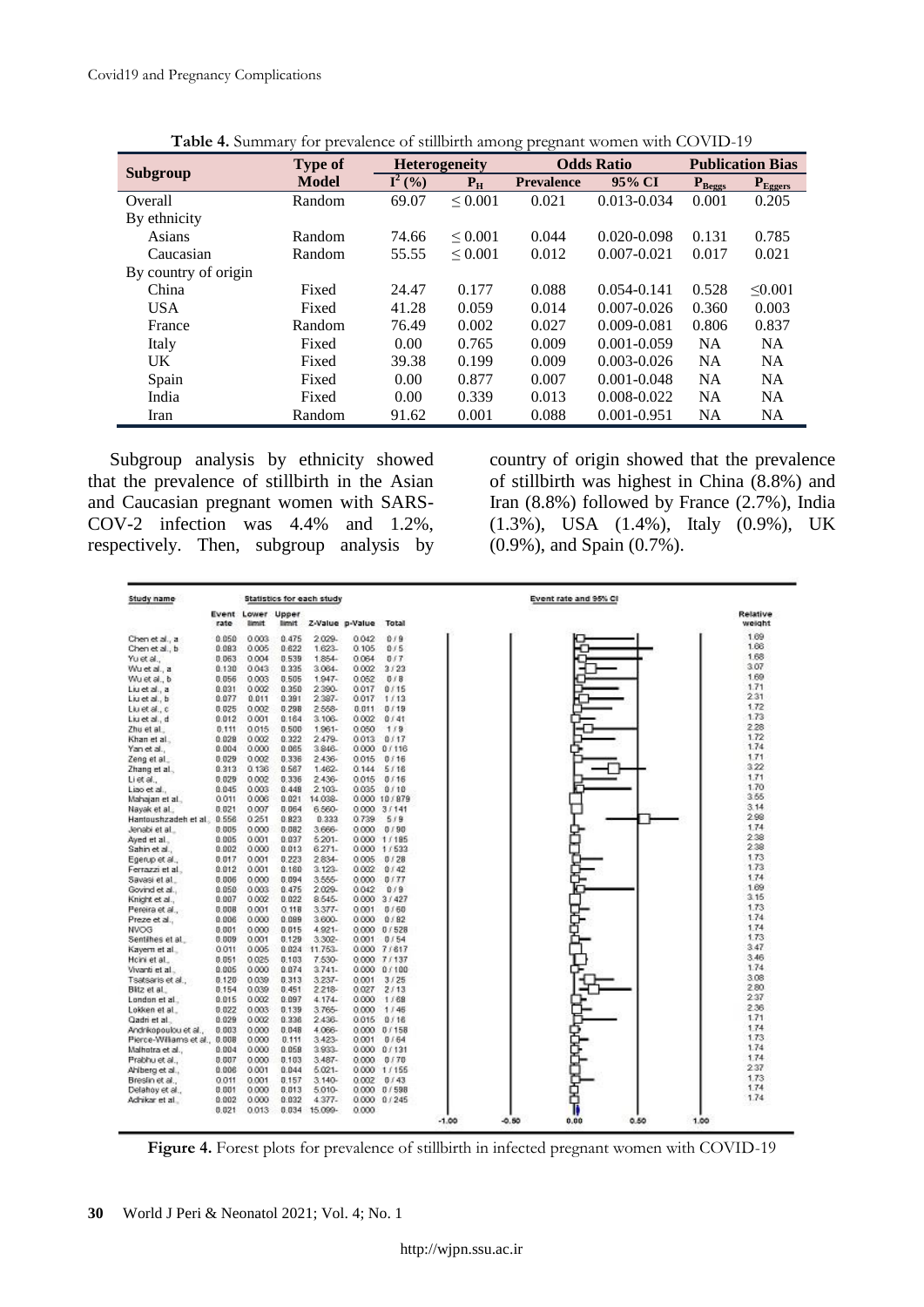|                      |                      |                               | $\circ$              | ○ 1<br>$\circ$    |                   |                     |                         |
|----------------------|----------------------|-------------------------------|----------------------|-------------------|-------------------|---------------------|-------------------------|
| Subgroup             | <b>Type of Model</b> |                               | <b>Heterogeneity</b> |                   | <b>Odds Ratio</b> |                     | <b>Publication Bias</b> |
|                      |                      | $\overline{\mathbf{I}^2(\%)}$ | $P_{\rm H}$          | <b>Prevalence</b> | 95% CI            | $P_{\text{Beeggs}}$ | $P_{Eegers}$            |
| Overall              | Random               | 81.79                         | ${}_{0.001}$         | 0.021             | $0.011 - 0.039$   | 0.003               | $\leq 0.001$            |
| By ethnicity         |                      |                               |                      |                   |                   |                     |                         |
| Asians               | Random               | 76.14                         | ${}_{0.001}$         | 0.092             | $0.048 - 0.168$   | 0.432               | 0.005                   |
| Caucasian            | Random               | 0.00                          | 0.468                | 0.007             | $0.004 - 0.012$   | ${}_{0.001}$        | 0.003                   |
| By country of origin |                      |                               |                      |                   |                   |                     |                         |
| China                | Random               | 55.64                         | 0.004                | 0.086             | $0.041 - 0.174$   | 0.787               | 0.003                   |
| <b>USA</b>           | Fixed                | 0.00                          | 0.850                | 0.006             | $0.003 - 0.014$   | 0.001               | < 0.001                 |
| France               | Fixed                | 0.00                          | 0.592                | 0.005             | $0.001 - 0.016$   | 0.027               | 0.043                   |
| Italy                | Fixed                | 39.47                         | 0.199                | 0.032             | $0.009 - 0.104$   | <b>NA</b>           | <b>NA</b>               |
| <b>UK</b>            | Fixed                | 71.65                         | 0.060                | 0.007             | $0.001 - 0.052$   | <b>NA</b>           | <b>NA</b>               |
| Spain                | Fixed                | 0.00                          | 0.877                | 0.007             | $0.001 - 0.048$   | <b>NA</b>           | <b>NA</b>               |
| India                | Random               | 95.19                         | ${}_{0.001}$         | 0.017             | $0.001 - 0.910$   | <b>NA</b>           | <b>NA</b>               |
| Iran                 | Random               | 90.72                         | 0.001                | 0.440             | 0.049-0.923       | <b>NA</b>           | <b>NA</b>               |

**Table 5.** Summary for prevalence of low birth weight among pregnant women with COVID-19

*Low birth weight Deliveries:* The summaries for the prevalence of LBWD in pregnant women with COVID-19 are presented in Table 5. There was significant heterogeneity for LBWD, thus a randomeffect meta-analysis was selected to estimate its prevalence among pregnant women with SARS-COV-2 infection overall. Pooled data found that the prevalence of LBWD was 2.1% (95% CI 0.011-0.039, Figure 5) overall.

| Study name                    |                |                                          |                | Statistics for each study |                | Event rate and 95% CI       |  |                    |  |  |  |  |
|-------------------------------|----------------|------------------------------------------|----------------|---------------------------|----------------|-----------------------------|--|--------------------|--|--|--|--|
|                               | rate           | <b>Event Lower Upper</b><br><b>Banat</b> | limit          | Z-Value p-Value           |                | Total                       |  | Relative<br>weight |  |  |  |  |
| Chen et al., a                | 0.222          | 0.056                                    | 0.679          | 1.562-                    | 0.118          | 2/9                         |  | 283                |  |  |  |  |
| Chen et al., b                | 0.083          | 0.005                                    | 0.622          | $1.623 -$                 | 0.105          | 0/5                         |  | 1.91               |  |  |  |  |
| Yuet al.,                     | 0.063          | 0.004                                    | 0.539          | 1.854-                    | 0.064          | 0/7                         |  | 193                |  |  |  |  |
| Wuetala                       | 0.021          | 0.001                                    | 0.259          | 2.694-                    | 0.007          | 0/23                        |  | 1.96               |  |  |  |  |
| Wuet al., b                   | 0.056          | 0.003                                    | 0.505          | $1.947 -$                 | 0.052          | 0/8                         |  | 1.93               |  |  |  |  |
| Liu et al., a                 | 0.031          | 0.002                                    | 0.350          | 2.390-                    | 0.017          | 0/15                        |  | 1.95               |  |  |  |  |
| Liu et al., b                 | 0.038          | 0.002                                    | 0.384          | 2.289-                    | 0.022          | 0/13                        |  | 1.95               |  |  |  |  |
| Liu et al., c                 | 0.053          | 0.007                                    | 0.294          | $2.813-$                  | 0.005          | 1/19                        |  | 2 3 9              |  |  |  |  |
| Liu et al., d                 | 0.012          | 0.001                                    | 0.164          | $3.106 -$                 | 0.002          | 0/41                        |  | 1.97               |  |  |  |  |
| Zhu et al                     | 0.778          | 0.421                                    | 0.944          | 1562                      | 0.118          | 719                         |  | 263                |  |  |  |  |
| Khan et al.                   | 0.176          | 0.058                                    | 0.427          | $2.421 -$                 | 0.015          | 3/17                        |  | 2.79               |  |  |  |  |
| Yan et al.,                   | 0.004          | 0.000                                    | 0.065          | $3.846-$                  |                | $0.000$ $0/118$             |  | 1.97               |  |  |  |  |
| Zeng et al.                   | 0.125          | 0.031                                    | 0.386          | $2.574-$                  | 0.010          | 2/16                        |  | 2.68               |  |  |  |  |
| Zhang et al.                  | 0.029          | 0.002                                    | 0.336          | $2.438-$                  | 0.015          | 0/16                        |  | 1.95               |  |  |  |  |
| Lietal.                       | 0.188          | 0.062                                    | 0.447          | 2.289-                    | 0.022          | 3/16                        |  | 279                |  |  |  |  |
| Liso et al.,                  | 0.045          | 0.003                                    | 0.449          | $2.103 -$                 | 0.035          | 0/10                        |  | 1.94               |  |  |  |  |
| Mahajan et al.,               | 0.001          | 0.000                                    | 0.009          | 5.282-                    |                | 0.000 0/879                 |  | 1.97               |  |  |  |  |
| Navak et al.                  | 0.277          | 0.209                                    | 0.356          | $5.107 -$                 |                | 0.000.39 / 141              |  | 3.09               |  |  |  |  |
| Hantoushzadeh et al., 0.779   |                | 0.421                                    | 0.944          | 1.662                     | 0.118          | 719.                        |  | 2.63               |  |  |  |  |
| Jensbi et al.                 | 0.178          | 0.112                                    | 0.271          | 5.555-                    | 0000           | 16/90                       |  | 3.06               |  |  |  |  |
| Aved et al.                   | 0.003          | 0.000                                    | 0.041          | 4.178-                    | 0000           | 0/185                       |  | 1.97               |  |  |  |  |
| Sahin et al.,                 | 0.001          | 0.000                                    | 0.015          | $4.928 -$                 |                | 0.0000001633                |  | 1.97               |  |  |  |  |
| Egerup et al.,                | 0.017          | 0.001                                    | 0.223          | $2.834-$                  | 0.005          | 0/28                        |  | 196                |  |  |  |  |
| Ferrazzi et al.               | 0.048          | 0.012                                    | 0.171          | $4.135-$                  | 0.000          | 2142                        |  | 271                |  |  |  |  |
| Savasi et al.                 | 0.006          | 0.000                                    | 0.094          | $3.555 -$                 | 0000           | 0/77                        |  | 1.97               |  |  |  |  |
| Govind et al                  | 0.060          | 0.003                                    | 0.475          | $2.029 -$                 | 0.042          | 0/9                         |  | 1.94               |  |  |  |  |
| Knight et al.,                | 0.001          | 0.000                                    | 0.018          | $4.771-$                  | 0.000          | 0/427                       |  | 1.97               |  |  |  |  |
| Pereira et al                 | 0.008          | 0.001                                    | 0.118          | $3.377 -$                 | 0.001          | 0/60                        |  | 1.97               |  |  |  |  |
| Preze et al.,                 | 0.006          | 0.000                                    | 0.089          | $3.600 -$                 | 0.000          | 0/82                        |  | 1.97               |  |  |  |  |
| NVOG                          | 0.001          | 0.000                                    | 0.015          | $4.921 -$                 |                | 0.000 0/528                 |  | 197                |  |  |  |  |
| Sentihes et al.               | 0.009          | 0.001                                    | 0.129          | 3.302-                    | 0.001          | 0/54                        |  | 1.97<br>1.97       |  |  |  |  |
| Kayem et al.                  | 0.001          | 0.000                                    | 0.013          | $5.032 -$                 |                | 0.0000001617                |  | 1.97               |  |  |  |  |
| Hoini et al.                  | 0.004          | 0000                                     | 0.055          | 3.964-                    |                | 0.000001137                 |  | 1.97               |  |  |  |  |
| Vivanti et al.                | 0.005          | 0.000                                    | 0.074          | $3.741 -$                 |                | 0.000001100                 |  | 1.96               |  |  |  |  |
| Tsatsaris et al.              | 0.019          | 0.001                                    | 0.244          | $2.753-$                  | 0.006          | 0/25                        |  | 1.95               |  |  |  |  |
| Blitz et al.                  | 0.036          | 0.002                                    | 0.384          | 2.289-                    | 0.022          | 0/13                        |  | 1.97               |  |  |  |  |
| London et al.                 | 0.007          | 0.000<br>0.001                           | 0.105          | $3.466-$<br>3.188-        | 0.001<br>0.001 | 0/68<br>0/46                |  | 1.97               |  |  |  |  |
| Lokken et al.                 | 0.011          |                                          | 0.149          |                           |                |                             |  | 1.95               |  |  |  |  |
| Qadri et al                   | 0.029          | 0.002                                    | 0.336          | $2.438 -$                 | 0.015          | 0/16                        |  | 197                |  |  |  |  |
| Andrikopoulou et al           | 0.003          | 0.000                                    | 0.048          | 4.066-                    |                | $0.000 \cdot 0.158$<br>0/64 |  | 1.97               |  |  |  |  |
| Pierce-Williams et al., 0.008 |                | 0.000                                    | 0.111          | $3.423 -$                 | 0.001          |                             |  | 1.97               |  |  |  |  |
| Malhotra et al.,              | 0.004          | 0.000                                    | 0.059          | $3.933-$                  |                | 0.000001131                 |  | 1.97               |  |  |  |  |
| Prabhu et al.,                | 0.007          | 0.000                                    | 0.103          | $3.487 -$                 | 0000           | 0/70<br>0.000 0/155         |  | 1.97               |  |  |  |  |
| Ahlberg et al.,               | 0.003          | 0.000<br>0.001                           | 0.049          | 4.062-<br>$3140-$         |                | 0/43                        |  | 1.97               |  |  |  |  |
| Breslin et al.,               | 0.011          |                                          | 0.157          |                           | 0.002          |                             |  | 1.97               |  |  |  |  |
| Delahoy et al.,               | 0.001          | 0.000                                    | 0.013          | $5.010 -$                 |                | $0.000 \cdot 0/598$         |  | 1.97               |  |  |  |  |
| Adhikar et al.                | 0.002<br>0.021 | 0.000<br>0.011                           | 0.032<br>0.039 | $4.377-$<br>$11.712-$     | 0000           | 0.000 0/245                 |  |                    |  |  |  |  |

**Figure 5.** Forest plots for prevalence of low birth weight deliveries in infected pregnant women with COVID-19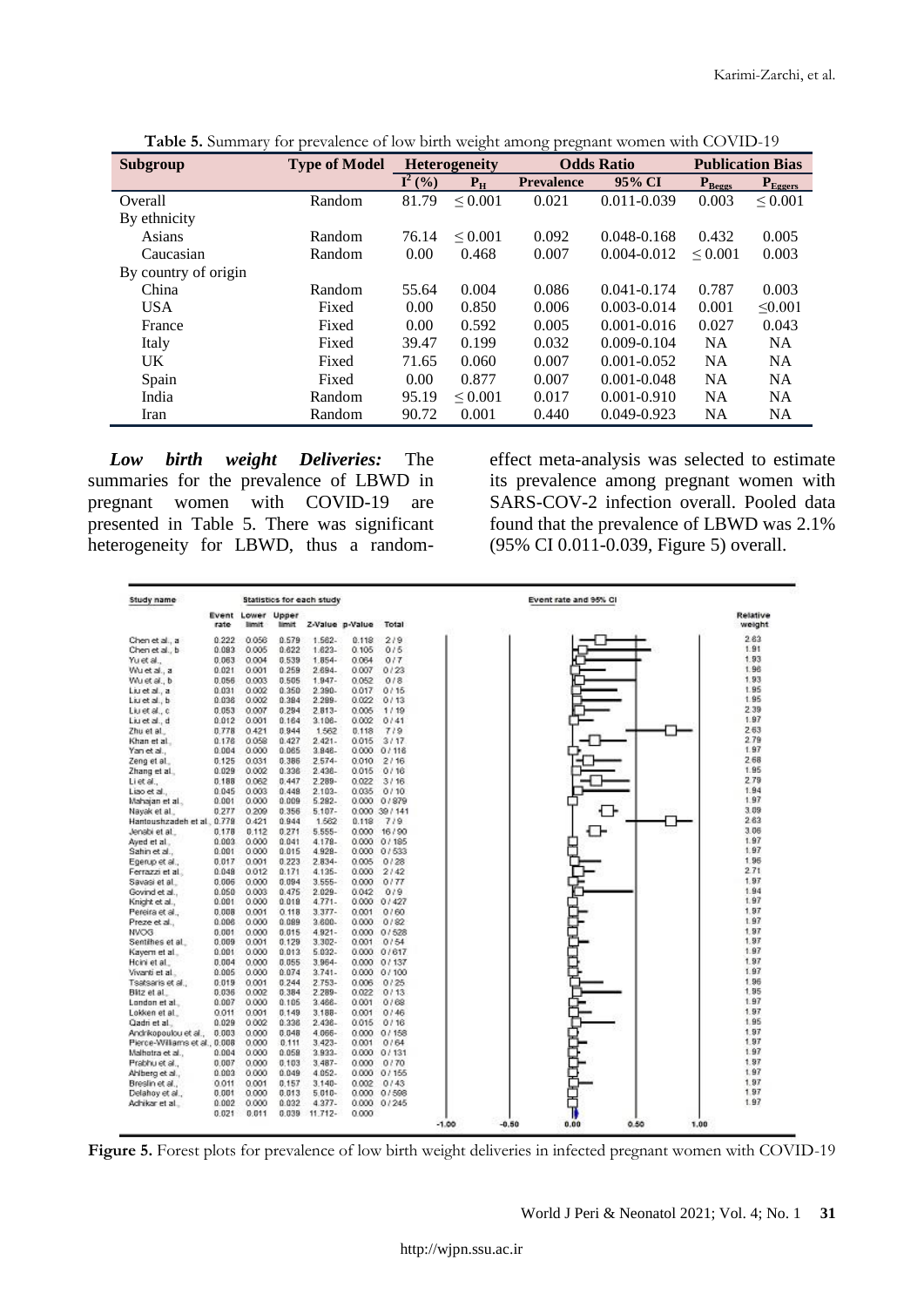Subgroup analysis by ethnicity showed that the prevalence of LBWD in the Asian and Caucasian pregnant women with COVID-19 was 0.92% and 0.07%, respectively. Then, subgroup analysis by country of origin showed that the prevalence of LBWD was highest in Iran (4.4%) followed by China (8.6%), Italy (3.2%), India (1.7%), UK (0.7%), Spain (0.7%), USA (0.6%), and France (0.5%).

*Heterogeneity Test:* There was significant heterogeneity among these studies for CS  $(I^2 = 93.59, P_H \le 0.001)$ , preterm birth  $(I^2 = 90.32, P_H \le 0.001)$ , stillbirth  $(I^2 = 69.07,$  $P_{\text{H}} \leq 0.001$ ), and LBWD ( $I^2 = 81.79$ ,  $P_H \leq 0.001$ ). Then, we assessed the source of heterogeneity by ethnicity and country of origin. We found that country of origin might be contribute to substantial heterogeneity for stillbirth, but not for stillbirth and LBWD (Tables 2-5).

*Publication Bias:* Both Begg's funnel plot and Egger's test were used to examine the publication bias of literatures. The Egger's test results and Begg's funnel plots showed an

evidence of publication bias for preterm birth  $(P_{\text{Beggs}} = 0.020; P_{\text{Eggers}} = 0.350)$  and stillbirth  $(P_{\text{Beggs}} = 0.001; P_{\text{Eggers}} = 0.205)$ , and LBWD  $(P_{\text{Beggs}} = 0.003; P_{\text{Eggers}} \leq 0.001)$ , but not for CS ( $P_{\text{Beggs}} = 0.934$ ;  $P_{\text{Eggers}} = 0.818$ ). Thus, we used the Duval and Tweedie ''trim and fill'' method to adjust for possible publication bias in the current meta-analysis. Figure 6A-C showed the Duval and Tweedie nonparametric ''trim and fill'' methods funnel plot for preterm birth, stillbirth and LBWD. This method results did not change for the complications, suggesting that our combined data are reliable.

# **Discussion**

Most pregnant infected women with SARS-CoV2 preferred early delivery by CS to avoid a prolonged labor, which may worsen COVID-19 for women and increase the risk of infection for the medical staff.<sup>65,66</sup> Dixon et al. found that the number of CS increased by 4.3% (95% CI 1.3-7.4;  $P = 0.015$ ) in the United Kingdom between 1 April and 31, 2020.



**Figure 6.** Begg's funnel plot for publication bias test for prevalence of preterm birth, stillbirth, and low birth weight deliveries in infected pregnant women with COVID-19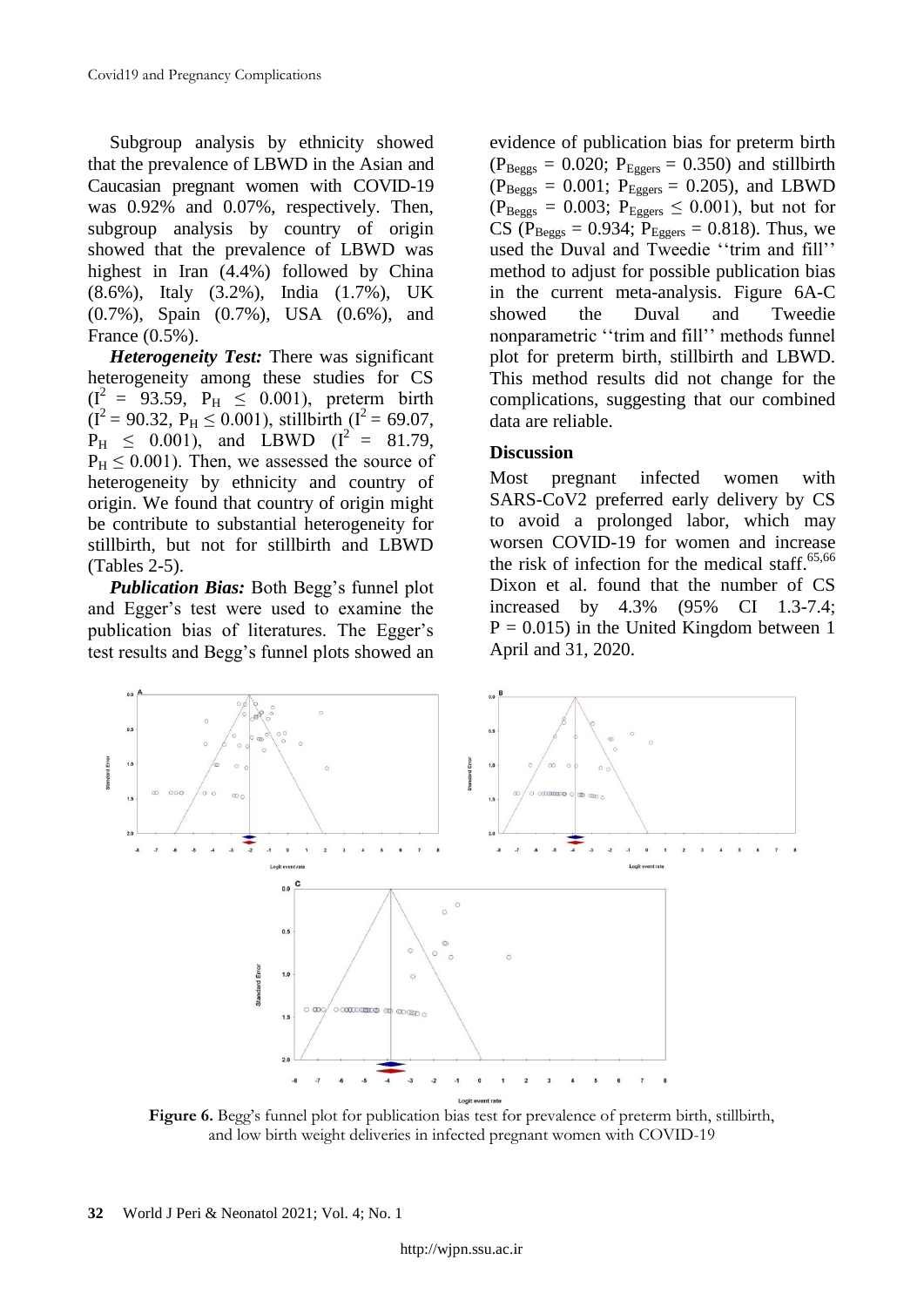Moreover, their single-center study revealed a reduction in the frequency of administration of general anesthesia for all categories of CS during the COVID-19 pandemic, which might be associated with increased maternal morbidity and mortality.<sup>67</sup> Our data revealed that the prevalence of CS was 29.6% in women with SARS-CoV2 infection. Its prevalence in the Asian and Caucasian women with SARS-COV-2 infection was 63.0% and 14.3%, respectively. Khalil et al., in a meta-analysis based on 17 studies with 2567 pregnancies, reported that 48.3% of women with SARS-CoV2 have delivered by CS.<sup>68</sup> Malhotra et al., reported that there were no changes in CS rate during the COVID-19 pandemic in New York City. Their results revealed 31.3% of pregnant women with SARS-CoV-2 infection underwent of CS, which was not different from the expected average rate of 31% from previous years. Moreover, they reported the rate of CS in non-tested women was 31.4% and was 33.9% in woman with a negative test for SARS-CoV2. <sup>59</sup> However, Gao et al., in a meta-analysis based on 14 studies including 236 pregnant women with SARS-CoV2, reported that the prevalence of CS among these women was  $65\%$  (95% CI = 0.42-0.87,  $P \leq 0.001$ ).<sup>69</sup> In another meta-analysis based on 13 studies, the pooled prevalence of reported CS was 88.0% (95% CI = 0.82-  $0.94$ ).<sup>70</sup> A meta-analysis performed by Dubey et al. revealed that the frequency of CS performance was 72%.<sup>71</sup>

The impact of the SARS-CoV2 infection on timing of delivery is still unclear.<sup>72</sup> Several studies showed that preterm birth rates have been increased in pregnant women with SARS-CoV-2 infection.<sup> $\overline{60,61,73}$ </sup> A study from China reported a 46% preterm labor rate between 32 and 36 weeks of gestation in 10 women with SARS-CoV-2 infection. <sup>27</sup> The prevalence of preterm labor in normal pregnant women who are healthy and uninfected with any virus world-wide is approximately 11%, a metric that varies by ethnicity and country.<sup>74</sup> For example, two meta-analyses demonstrated that the prevalence of preterm delivery in Iran and Ethiopia was 9.2% and 10.48%, respectively. 75,76 Our pooled data showed that the preterm delivery in women with SARS-COV-2 infection was 11.5%. Stratified analysis by ethnicity showed that the prevalence of preterm birth in the Asian and Caucasian women with SARS-COV-2 infection was 17.5% and 8.5%, respectively. In the meta-analysis by Gao et al. that included 236 pregnant women with SARS-CoV2 infection, the frequency of preterm labor was 23% (95% CI 0.14-0.32;  $P \le 0.001$ ). Yang et al. reported that among pregnant women with SARS-CoV-2 infection the risk of preterm birth (OR 3.34, 95% CI 1.60-7.00) and CS (OR 3.63, 95% CI 1.95-6.76) was increased when compared with pregnant women without SARS-CoV-2 infection in China. 77

The World Health Organization (WHO) has cautioned that COVID-19 occurring in pregnant women could worsen the global number of stillbirths, $78$  with several studies reporting high rates of preterm birth and stillbirth in women with SARS-CoV-2 infection.<sup>73</sup> Khalil et al. compared the pregnancy outcomes at St George's University Hospital, London during the COVID-19 pre-pandemic and pandemic periods. Their results revealed that the incidence of stillbirth was significantly higher during the pandemic period than during the pre-pandemic period.<sup>73</sup> In the current metaanalysis, our pooled data showed that the incidence of stillbirth was 2.1% in women with SARS-CoV-2 infection. Subgroup analysis by ethnicity showed that its prevalence in the Asian and Caucasian pregnant women with SARS-COV-2 infection was 4.4% and 1.2%, respectively. Wald et al., indicated that the stillbirth rates were significantly increased during the pandemic (1.2% pre-pandemic vs. 7% pandemic). 79 Di Toro et al., in a meta-analysis based on 24 studies examining 1100 pregnancies demonstrated that the fetal and neonatal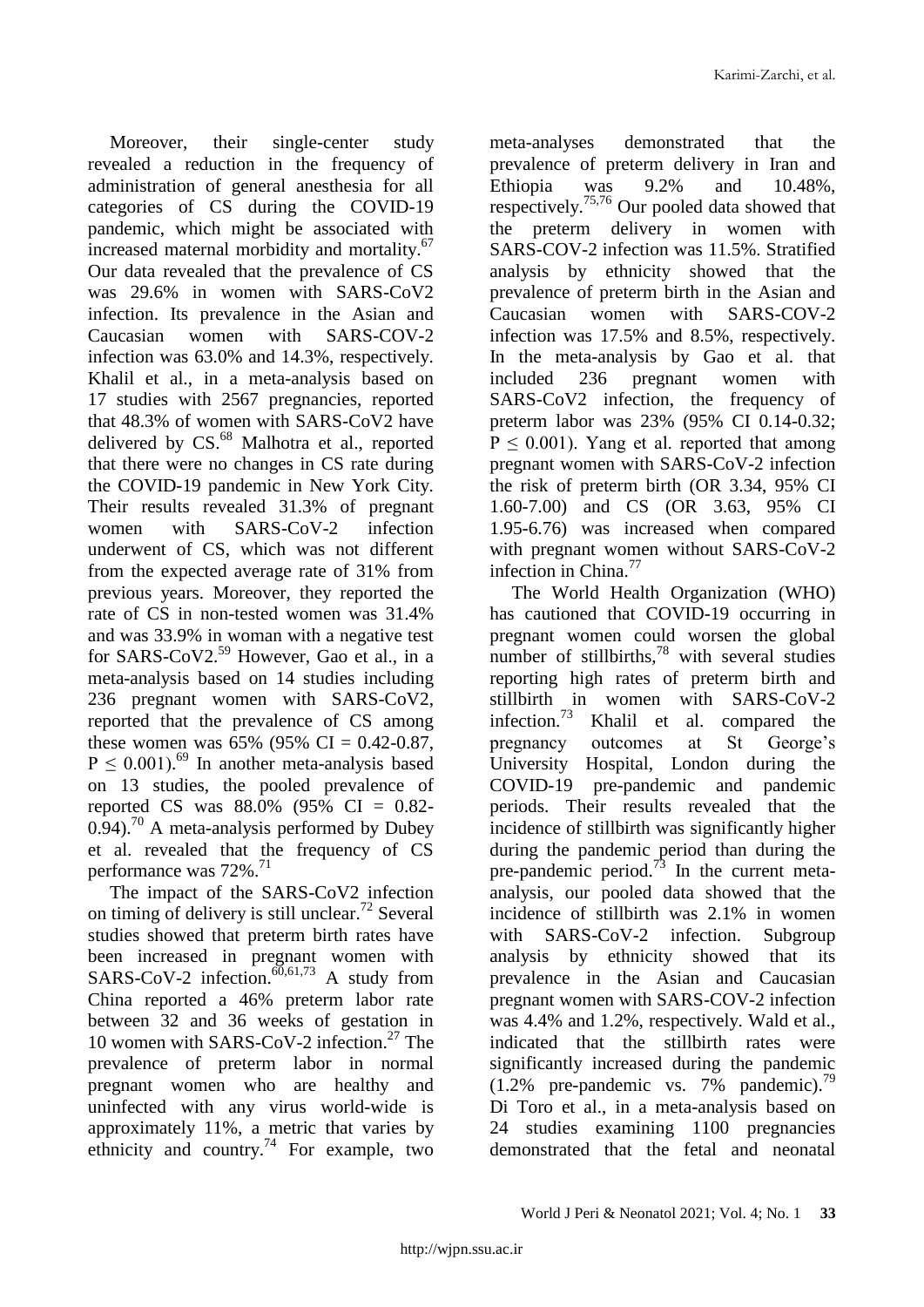mortality risk in women with SARS-COV-2 infection was extremely low.<sup>80</sup>

LBW is one of the major public health problems, resulting in perinatal mortality of 15-20% of newborns worldwide. 81,82 However, its prevalence varies in different parts of the world with the highest being 28% in South Asia and the lowest 6% in East Asia and the Pacific region. <sup>83</sup> It is defined as absolute weight of  $\langle 2500 \text{ g} \rangle$  regardless of gestational age.<sup>84</sup> Other pathogenic gestational Other pathogenic coronaviruses such as severe acute respiratory syndrome coronavirus (SARS-CoV), and Middle East respiratory syndrome coronavirus (MERS-CoV) are associated with significant rates of LBW in newborns from infected pregnant women. <sup>49</sup> Our pooled data showed that the prevalence of LBWD in women with SARS-COV-2 infection was 2.1%. In a meta-analysis, Dubey et al. analyzed 790 pregnant women with SARS-CoV-2 infection and found the frequency of LBW among their neonates to be 7% (95% CI 0.01-0.15). When examining case reports, the authors found that the rate of LBW was 35%.<sup>71</sup>

Some limitations of this meta-analysis should be taken into account. First, all of the included studies in this meta-analysis were performed in Caucasian and Chinese patients. Moreover, we found only studies published in English or Chinese language which might cause potential selection bias. Second, in this meta-analysis the heterogeneity was high. This may mean that the estimated prevalence is less reliable than would be expected. Third, publication bias can present a serious threat to the validity of conclusions this meta-analysis. This might be a limitation for meta-analysis of CS, stillbirth and LBW. Fourth, the sample size of some included studies to estimates the prevalence of stillbirths and low weight birth were small.

# **Conclusion**

Our pooled data showed that the prevalence of CS, preterm birth, stillbirth, and LBWD among women with SARS-COV-2 infection was 29.6%, 2.1%, 11.5% and 2.1%, respectively. The prevalence of these pregnancy outcomes in the Asian women was higher than Caucasian infected pregnant women with COVID-19. Clinicians should be aware of the high prevalence of these obstetrical complications in pregnant women with SARS-COV-2 infection. Moreover, well-designed, large-scale and multicenter clinical studies are required to improve and validate these results.

# **Conflict of Interests**

Authors have no conflict of interests.

## **Acknowledgments**

Not applicable.

**How to Cite:** Karimi-Zarchi M, Schwartz DA, Dastgheib SA, Bahrami R, Javaheri A, Emarati A, et al. A Meta-Analysis for Prevalence of Cesarean Section, Preterm Birth, Stillbirth, and Low Birth Weight Deliveries in infected Pregnant Women with COVID-19. World J Peri & Neonatol 2021; 4(1): 23-39.

DOI: 10.18502/wjpn.v4i1.7542

# **References**

- 1. Schwartz DA. An analysis of 38 pregnant women with COVID-19, their newborn infants, and maternal-fetal transmission of SARS-CoV-2: Maternal coronavirus infections and pregnancy outcomes. Arch Pathol Lab Med 2020; 144(7): 799-805.
- 2. Yu N, Li W, Kang Q, Xiong Z, Wang S, Lin X, et al. Clinical features and obstetric and neonatal outcomes of pregnant patients with COVID-19 in Wuhan, China: a retrospective, single-centre, descriptive study. Lancet Infect Dis 2020; 20(5): 559-64.
- 3. Zhu H, Wang L, Fang C, Peng S, Zhang L, Chang G, et al. Clinical analysis of 10 neonates born to mothers with 2019-nCoV pneumonia. Transl Pediatr 2020; 9(1): 51-60.
- 4. Chen H, Guo J, Wang C, Luo F, Yu X, Zhang W, et al. Clinical characteristics and intrauterine vertical transmission potential of COVID-19 infection in nine pregnant women: a retrospective review of medical records. Lancet 2020; 395(10226): 809-15.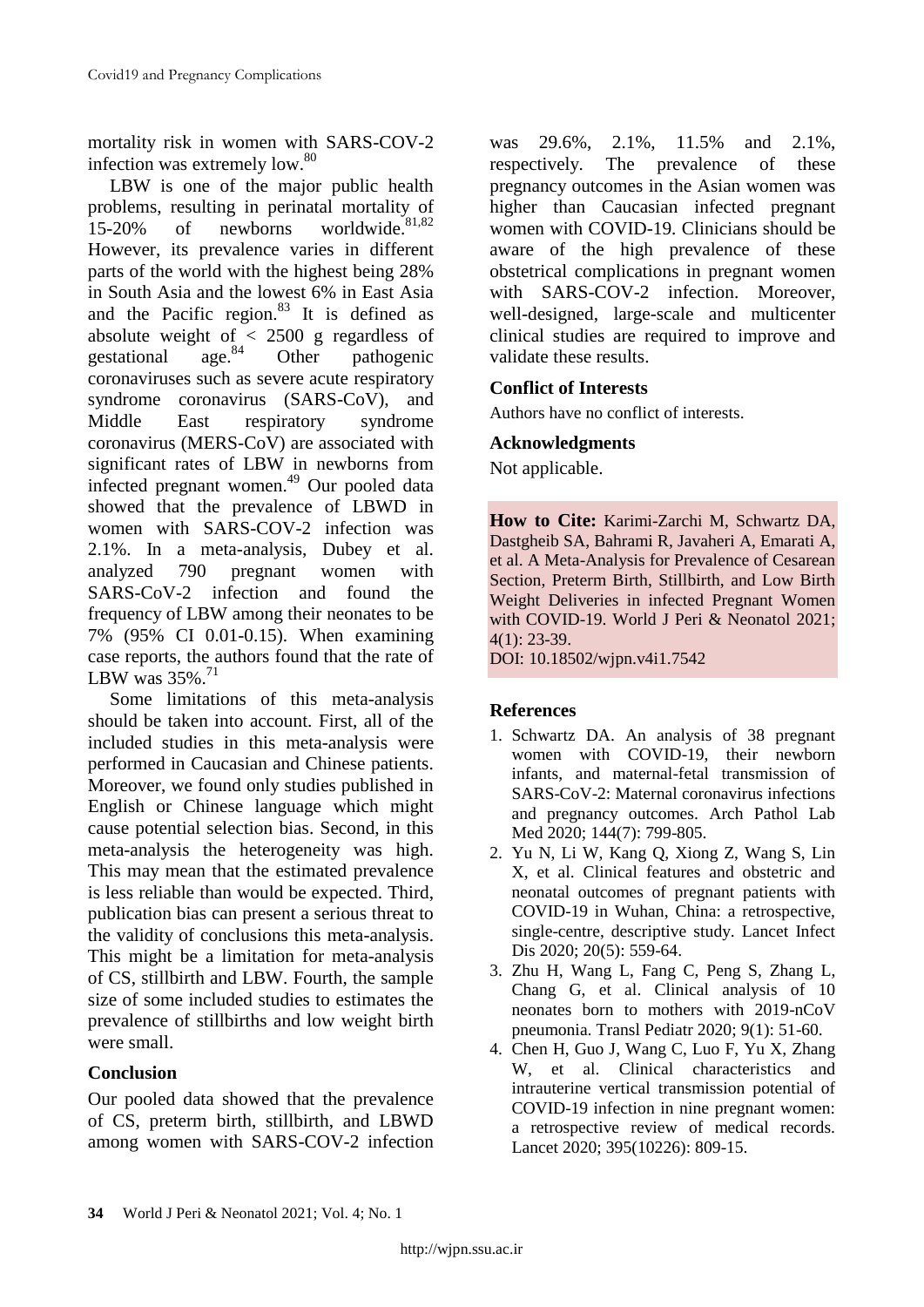- 5. Zhang L, Jiang Y, Wei M, Cheng BH, Zhou XC, Li J, et al. Analysis of the pregnancy outcomes in pregnant women with COVID-19 in Hubei Province. Zhonghua Fu Chan Ke Za Zhi 2020; 55(3): 166-71. [In Chinese].
- 6. Antikchi MH, Neamatzadeh H, Ghelmani Y, Jafari-Nedooshan J, Dastgheib SA, Kargar S, et al. The risk and prevalence of COVID-19 infection in colorectal cancer patients: a systematic review and meta-analysis. J Gastrointest Cancer 2020; 52(1): 73-9.
- 7. Schwartz DA. The effects of pregnancy on women with COVID-19: maternal and infant outcomes. Clin Infect Dis 2020; 71(16): 2042-4.
- 8. Schwartz DA, Graham AL. Potential maternal and infant outcomes from coronavirus 2019- NCOV (SARS-CoV-2) infecting pregnant women: Lessons from SARS, MERS, and other human coronavirus infections. Viruses 2020; 12(2): 194.
- 9. Schwartz DA, Dhaliwal A. Infections in pregnancy with Covid-19 and other respiratory RNA virus diseases are rarely, if ever, transmitted to the fetus: Experiences with coronaviruses, parainfluenza, metapneumovirus respiratory syncytial virus, and influenza. Arch Pathol Lab Med 2020; 144: 920-8.
- 10.Rasmussen SA, Smulian JC, Lednicky JA, Wen TS, Jamieson DJ. Coronavirus disease 2019 (COVID-19) and pregnancy: What obstetricians need to know. Am J Obstet Gynecol 2020; 222(5): 415-26.
- 11.Galang RR, Chang K, Strid P, Snead MC, Woodworth KR, House LD, et al. Severe coronavirus infections in pregnancy: A systematic review. Obstet Gynecol 2020; 136(2): 262-72.
- 12.Takemoto MLS, Menezes MO, Andreucci CB, Knobel R, Sousa LAR, Katz L, et al. Maternal mortality and COVID-19. J Matern Fetal Neonatal Med 2020: 1-7.
- 13.Juusela A, Nazir M, Gimovsky M. Two cases of coronavirus 2019-related cardiomyopathy in pregnancy. Am J Obstet Gynecol MFM 2020; 2(2): 100113.
- 14.Ellington S, Strid P, Tong VT, Woodworth K, Galang RR, Zambrano LD, et al. Characteristics of women of reproductive age with laboratory-confirmed SARS-CoV-2 infection by pregnancy status. MMWR Morb Mortal Wkly Rep 2020; 69(25): 769-75.
- 15.Zimmermann P, Curtis N. COVID-19 in children, pregnancy and neonates: A review of epidemiologic and clinical features. Pediatr Infect Dis J 2020; 39(6): 469-77.
- 16.Schwartz DA, Mohagheghi P, Beigi B, Zafaranloo N, Moshfegh F, Yazdani A. Spectrum of neonatal COVID-19 in Iran: 19 infants with SARS-CoV-2 perinatal infections with varying test results, clinical findings and outcomes. J Matern Fetal Neonatal Med  $2020 \cdot 1 - 10$
- 17.Dhir SK, Kumar J, Meena J, Kumar P. Clinical features and outcome of SARS-CoV-2 infection in neonates: A systematic review. J Trop Pediatr 2020; 67(3): fmaa059.
- 18.Schwartz DA, Morotti D, Beigi B, Moshfegh F, Zafaranloo N, Patanè L. Confirming vertical fetal infection with COVID-19: Neonatal and pathology criteria for early onset and transplacental transmission of SARS-CoV-2 from infected pregnant mothers. Arch Pathol Lab Med 2020; 144(12): 1451-6.
- 19.Patanè L, Morotti D, Giunta MR, Sigismondi C, Piccoli MG, Frigerio L, et al. Vertical transmission of coronavirus disease 2019: severe acute respiratory syndrome coronavirus 2 RNA on the fetal side of the placenta in pregnancies with coronavirus disease 2019 positive mothers and neonates at birth. Am J Obstet Gynecol MFM 2020; 2(3): 100145.
- 20.Schwartz DA, Thomas KM. Characterizing COVID-19 maternal-fetal transmission and placental infection using comprehensive molecular pathology. EBioMedicine 2020; 60: 102983.
- 21.Schwartz DA, Morotti D. Placental pathology of COVID-19 with and without fetal and neonatal infection: Trophoblast necrosis and chronic histiocytic intervillositis as risk factors for transplacental transmission of SARS-CoV-2. Viruses 2020; 12(11): 1308.
- 22.Karimi-Zarchi M, Neamatzadeh H, Dastgheib SA, Abbasi H, Mirjalili SR, Behforouz A, et al. Vertical transmission of coronavirus disease 19 (COVID-19) from infected pregnant mothers to neonates: A review. Fetal Pediatr Pathol 2020; 39(3): 246-50.
- 23.Bahrami R, Dastgheib SA, Niktabar SM, Amooee A, Lookzadeh MH, Mirjalili SR, et al. Association of BMP4 rs17563 polymorphism with nonsyndromic cleft lip with or without cleft palate risk: Literature review and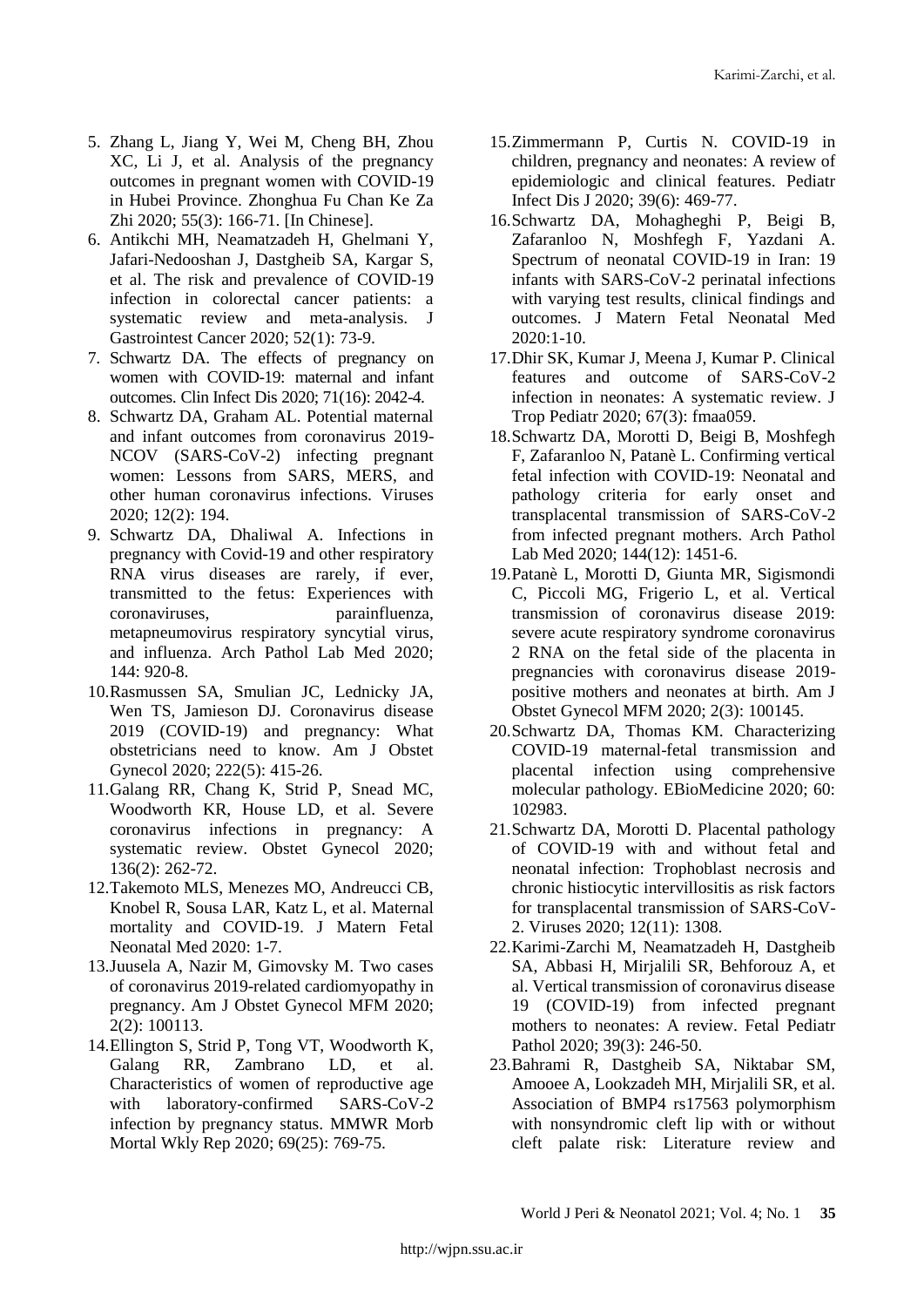comprehensive meta-analysis. Fetal Pediatr Pathol 2020; 40(4): 305-19.

- 24.Chen S, Liao E, Cao D, Gao Y, Sun G, Shao Y. Clinical analysis of pregnant women with 2019 novel coronavirus pneumonia. J Med Virol 2020; 92(9): 1556-61.
- 25.Wu X, Sun R, Chen J, Xie Y, Zhang S, Wang X. Radiological findings and clinical characteristics of pregnant women with COVID-19 pneumonia. Int J Gynaecol Obstet 2020; 150(1): 58-63.
- 26.Liu D, Li L, Wu X, Zheng D, Wang J, Yang L, et al. Pregnancy and perinatal outcomes of women with coronavirus disease (COVID-19) pneumonia: A preliminary analysis. AJR Am J Roentgenol 2020; 215(1): 127-32.
- 27.Liu Y, Chen H, Tang K, Guo Y. Withdrawn: Clinical manifestations and outcome of SARS-CoV-2 infection during pregnancy. J Infect 2020; S0163-4453(20)30109-2.
- 28.Liu W, Wang J, Li W, Zhou Z, Liu S, Rong Z. Clinical characteristics of 19 neonates born to mothers with COVID-19. Front Med 2020; 14(2): 193-8.
- 29.Zeng L, Xia S, Yuan W, Yan K, Xiao F, Shao J, et al. Neonatal early-onset infection with SARS-CoV-2 in 33 neonates born to mothers with COVID-19 in Wuhan, China. JAMA Pediatr 2020; 174(7): 722-5.
- 30.Khan S, Jun L, Nawsherwan, Siddique R, Li Y, Han G, et al. Association of COVID-19 with pregnancy outcomes in health-care workers and general women. Clin Microbiol Infect 2020; 26(6): 788-90.
- 31.Li N, Han L, Peng M, Lv Y, Ouyang Y, Liu K, et al. Maternal and neonatal outcomes of pregnant women with COVID-19 pneumonia: a case-control study. Clin Infect Dis 2020; 71(16): 2035-41.
- 32.Liao J, He X, Gong Q, Yang L, Zhou C, Li J. Analysis of vaginal delivery outcomes among pregnant women in Wuhan, China during the COVID-19 pandemic. Int J Gynaecol Obstet 2020; 150(1): 53-7.
- 33.Wu C, Yang W, Wu X, Zhang T, Zhao Y, Ren W, et al. Clinical manifestation and laboratory characteristics of SARS-CoV-2 infection in pregnant women. Virologica Sinica 2020; 35(3): 305-10.
- 34.Zeng Y, Lin L, Yan Q, Wei W, Yang BX, Huang R, et al. Update on clinical outcomes of

women with COVID-19 during pregnancy. Int J Gynaecol Obstet 2020; 150(2): 264-6.

- 35.Mahajan NN, Ansari M, Gaikwad C, Jadhav P, Tirkey D, Pophalkar MP, et al. Impact of SARS-CoV-2 on multiple gestation pregnancy. Int J Gynaecol Obstet 2020; 152(2): 220-5.
- 36.Nayak AH, Kapote DS, Fonseca M, Chavan N, Mayekar R, Sarmalkar M, et al. Impact of the coronavirus infection in pregnancy: preliminary study of 141 patients. J Obstet Gynaecol India 2020; 70(4): 256-61.
- 37.Hantoushzadeh S, Shamshirsaz AA, Aleyasin A, Seferovic MD, Aski SK, Arian SE, et al. Maternal death due to COVID-19. Am J Obstet Gynecol 2020; 223(1): 109. e1-109. e16.
- 38.Jenabi E, Bashirian S, Khazaei S, Masoumi SZ, Ghelichkhani S, Goodarzi F, et al. Pregnancy outcomes among symptomatic and asymptomatic women infected with COVID-19 in the west of Iran: a case-control study. J Matern Fetal Neonatal Med 2020: 1-3.
- 39.Ayed A, Embaireeg A, Benawadh A, Al-Fouzan W, Hammoud M, Al-Hathal M, et al. Maternal and perinatal characteristics and outcomes of pregnancies complicated with COVID-19 in Kuwait. BMC Pregnancy Childbirth 2020; 20(1): 754.
- 40.Sahin D, Tanacan A, Erol SA, Anuk AT, Yetiskin FDY, Keskin HL, et al. Updated experience of a tertiary pandemic center on 533 pregnant women with COVID-19 infection: A prospective cohort study from Turkey. Int J Gynaecol Obstet 2020; 152(3): 328-34.
- 41.Egerup P, Olsen LF, Christiansen A-M, Hellerung, Westergaard D, Severinsen ER, et al. Severe acute respiratory syndrome coronavirus 2 (SARS-CoV-2) antibodies at delivery in women, partners, and newborns. Obstet Gynecol 2021; 137(1): 49-55.
- 42.Ferrazzi E, Frigerio L, Savasi V, Vergani P, Prefumo F, Barresi S, et al. Vaginal delivery in SARS-CoV-2-infected pregnant women in Northern Italy: a retrospective analysis. BJOG 2020: 127(9): 1116-21.
- 43.Savasi VM, Parisi F, Patanè L, Ferrazzi E, Frigerio L, Pellegrino A, et al. Clinical findings and disease severity in hospitalized pregnant women with coronavirus disease 2019 (COVID-19). Obstet Gynecol 2020; 136(2): 252-8.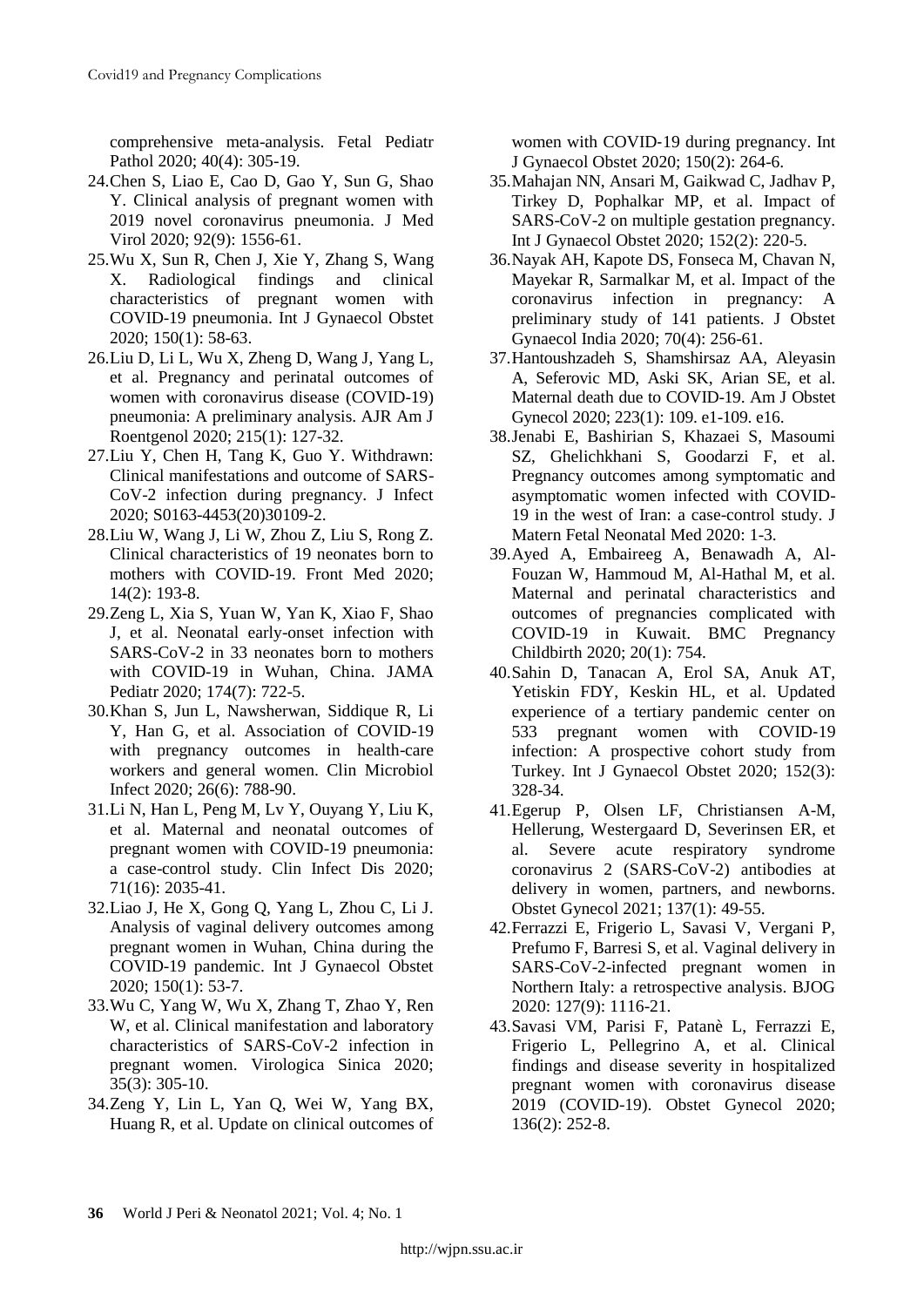- 44.Govind A, Essien S, Karthikeyan A, Fakokunde A, Janga D, Yoong W, et al. Re: Novel coronavirus COVID-19 in late pregnancy: Outcomes of first nine cases in an inner city London hospital. Eur J Obstet Gynecol Reprod Biol 2020; 251: 272-4.
- 45.Knight M, Bunch K, Vousden N, Morris E, Simpson N, Gale C, et al. Characteristics and outcomes of pregnant women admitted to hospital with confirmed SARS-CoV-2 infection in UK: national population based cohort study. BMJ 2020; 369: m2107.
- 46.Pereira A, Cruz-Melguizo S, Adrien M, Fuentes L, Marin E, Perez-Medina T. Clinical course of coronavirus disease-2019 in pregnancy. Acta Obstet Gynecol Scand 2020; 99(7): 839-47.
- 47.Martínez-Perez O, Vouga M, Melguizo SC, Acebal LF, Panchaud A, Muñoz-Chápuli M, et al. Association between mode of delivery among pregnant women with COVID-19 and maternal and neonatal outcomes in Spain. JAMA 2020; 324(3): 296-9.
- 48.Update registratie COVID-19 positieve zwangeren in NethOSS. [Online]. [cited 13 Oct 2021]; Avilable from: URL: https://www.nvog.nl/actueel/registratie-vancovid-19-positieve-zwangeren-in-nethoss
- 49.Sentilhes L, De Marcillac F, Jouffrieau C, Kuhn P, Thuet V, Hansmann Y, et al. Coronavirus disease 2019 in pregnancy was associated with maternal morbidity and preterm birth. Am J Obstet Gynecol 2020; 223(6): 914. e1-914. e15.
- 50.Kayem G, Lecarpentier E, Deruelle P, Bretelle F, Azria E, Blanc J, et al. A snapshot of the Covid-19 pandemic among pregnant women in France. J Gynecol Obstet Hum Reprod 2020; 49(7): 101826.
- 51.Hcini N, Maamri F, Picone O, Carod J-F, Lambert V, Mathieu M, et al. Maternal, fetal and neonatal outcomes of large series of SARS-CoV-2 positive pregnancies in peripartum period: a single-center prospective comparative study. Eur J Obstet Gynecol Reprod Biol 2020; 257: 11-8.
- 52.Tsatsaris V, Mariaggi A-A, Launay O, Couffignal C, Rousseau J, Ancel PY, et al. SARS-COV-2 IgG antibody response in pregnant women at delivery. J Gynecol Obstet Hum Reprod 2020; 50(7): 102041.
- 53.Blitz MJ, Rochelson B, Minkoff H, Meirowitz

N, Prasannan L, London V, et al. Maternal mortality among women with coronavirus disease 2019 admitted to the intensive care unit. Am J Obstet Gynecol; 223(4): 595- 599.e5.

- 54.London V, McLaren R, Atallah F, Cepeda C, McCalla S, Fisher N, et al. The relationship between status at presentation and outcomes among pregnant women with COVID-19. Am J Perinatol 2020; 37(10): 991-4.
- 55.Lokken EM, Walker CL, Delaney S, Kachikis A, Kretzer NM, Erickson A, et al. Clinical characteristics of 46 pregnant women with a severe acute respiratory syndrome coronavirus 2 infection in Washington State. Am J Obstet Gynecol 2020; 223(6): 911.e1-911.e14.
- 56.Qadri Q, Rasool R, Afroze D, Naqash S, Gulzar GM, Yousuf A, et al. Study of TLR4 and IL-8 gene polymorphisms in H.pyloriinduced inflammation in gastric cancer in an ethnic kashmiri population. Immunological Investigations 2014; 43(4): 324-36.
- 57.Andrikopoulou M, Madden N, Wen T, Aubey JJ, Aziz A, Baptiste CD, et al. Symptoms and critical illness among obstetric patients with coronavirus disease 2019 (COVID-19) infection. Obstet Gynecol 2020; 136(2): 291-9.
- 58.[58] Pierce-Williams RAM, Burd J, Felder L, Khoury R, Bernstein PS, Avila K, et al. Clinical course of severe and critical coronavirus disease 2019 in hospitalized pregnancies: a United States cohort study. Am J Obstet Gynecol MFM 2020; 2(3): 100134.
- 59.Malhotra Y, Miller R, Bajaj K, Sloma A, Wieland D, Wilcox W. No change in cesarean section rate during COVID-19 pandemic in New York City. Eur J Obstet Gynecol Reprod Biol 2020; 253: 328-9.
- 60.Prabhu M, Cagino K, Matthews K, Friedlander R, Glynn S, Kubiak J, et al. Pregnancy and postpartum outcomes in a universally tested population for SARS‐CoV‐2 in New York City: a prospective cohort study. BJOG 2020; 127(12): 1548-56.
- 61.Ahlberg M, Neovius M, Saltvedt S, Söderling J, Pettersson K, Brandkvist C, et al. Association of SARS-CoV-2 test status and pregnancy outcomes. JAMA 2020; 324(17): 1782-5.
- 62.Breslin N, Baptiste C, Gyamfi-Bannerman C, Miller R, Martinez R, Bernstein K, et al. Coronavirus disease 2019 infection among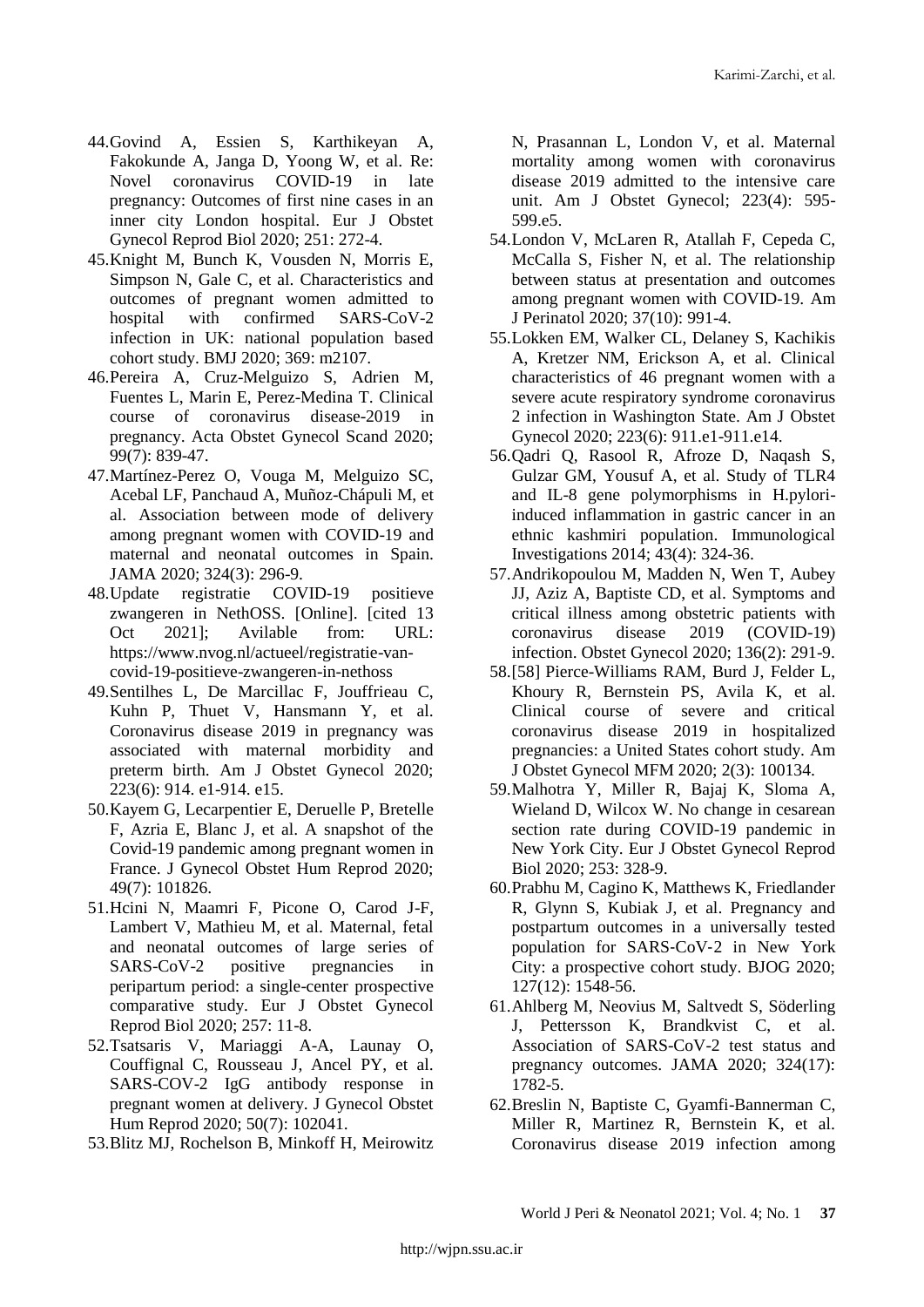asymptomatic and symptomatic pregnant women: two weeks of confirmed presentations to an affiliated pair of New York City hospitals. Am J Obstet Gynecol MFM 2020; 2(2): 100118.

- 63.Delahoy MJ, Whitaker M, O'Halloran A, Chai SJ, Kirley PD, Alden N, et al. Characteristics and maternal and birth outcomes of hospitalized pregnant women with laboratoryconfirmed COVID-19 - COVID-NET, 13 States, March 1-August 22, 2020. MMWR Morb Mortal Wkly Rep 2020; 69(38): 1347- 54.
- 64.Adhikari EH, Moreno W, Zofkie AC, MacDonald L, McIntire DD, Collins RRJ, et al. Pregnancy outcomes among women with and without severe acute respiratory syndrome coronavirus 2 infection. JAMA Netw Open 2020; 3(11): e2029256.
- 65.Bauer ME, Bernstein K, Dinges E, Delgado C, El-Sharawi N, Sultan P, et al. Obstetric anesthesia during the COVID-19 pandemic. Anesth Analg 2020; 131(1): 7-15.
- 66.Chen D, Yang H, Cao Y, Cheng W, Duan T, Fan C, et al. Expert consensus for managing pregnant women and neonates born to mothers with suspected or confirmed novel coronavirus (COVID-19) infection. Int J Gynaecol Obstet 2020; 149(2): 130-6.
- 67.Dixon T, Bhatia K, Columb M. The SARS-CoV-2 effect: an opportunity to reduce general anaesthesia rates for Caesarean section? Br J Anaesth 2020; 125(3): e324-6.
- 68.Khalil A, Kalafat E, Benlioglu C, O'Brien P, Morris E, Draycott T, et al. SARS-CoV-2 infection in pregnancy: A systematic review and meta-analysis of clinical features and pregnancy outcomes. EClinicalMedicine 2020; 25: 100446.
- 69.Gao YJ, Ye L, Zhang JS, Yin YX, Liu M, Yu HB, et al. Clinical features and outcomes of pregnant women with COVID-19: A systematic review and meta-analysis. BMC Infectious Diseases 2020; 20(1): 564.
- 70.Capobianco G, Saderi L, Aliberti S, Mondoni M, Piana A, Dessole F, et al. COVID-19 in pregnant women: A systematic review and meta-analysis. Eur J Obstet Gynecol Reprod Biol 2020; 252: 543-58.
- 71.Dubey P, Reddy SY, Manuel S, Dwivedi AK. Maternal and neonatal characteristics and outcomes among COVID-19 infected women:

An updated systematic review and metaanalysis. Eur J Obstet Gynecol Reprod Biol 2020; 252: 490-501.

- 72.Narang K, Enninga EAL, Gunaratne MDSK, Ibirogba ER, Trad ATA, Elrefaei A, et al. SARS-CoV-2 infection and COVID-19 during pregnancy: A multidisciplinary review. Mayo Clin Proc 2020; 95(8): 1750-65.
- 73.Khalil A, von Dadelszen P, Draycott T, Ugwumadu A, O'Brien P, Magee L. Change in the Incidence of Stillbirth and Preterm Delivery During the COVID-19 Pandemic. JAMA 2020; 324(7): 705-6.
- 74.Vogel JP, Chawanpaiboon S, Moller AB, Watananirun K, Bonet M, Lumbiganon P. The global epidemiology of preterm birth. Best Pract Res Clin Obstet Gynaecol 2018; 52: 3-12.
- 75.Vakilian K, Ranjbaran M, Khorsandi M, Sharafkhani N, Khodadost M. Prevalence of preterm labor in Iran: A systematic review and meta-analysis. Int J Reprod Biomed 2015; 13(12): 743-8.
- 76.Muchie KF, Lakew AM, Teshome DF, Yenit MK, Sisay MM, Mekonnen FA, et al. Epidemiology of preterm birth in Ethiopia: Systematic review and meta-analysis. BMC Pregnancy Childbirth 2020; 20(1): 574.
- 77.Yang R, Mei H, Zheng T, Fu Q, Zhang Y, Buka S, et al. Pregnant women with COVID-19 and risk of adverse birth outcomes and maternal-fetal vertical transmission: population-based cohort study in Wuhan, China. BMC Med 2020; 18(1): 330.
- 78.World Health Organization. One stillbirth occurs every 16 seconds, according to first ever joint UN estimates. [Online]. [cited 08 Oct 2020]; Avilable from: URL: https://www.who.int/news/item/08-10-2020 one-stillbirth-occurs-every-16-secondsaccording-to-first-ever-joint-un-estimates
- 79.Wald A. Does COVID-19 cause stillbirth? NEJM Journal Watch 2020; 2020.
- 80.Di Toro F, Gjoka M, Di Lorenzo G, De Seta F, Maso G, Risso FM, et al. Impact of COVID-19 on maternal and neonatal outcomes: a systematic review and meta-analysis. Clin Microbiol Infect 2020; 27(1): 36-46.
- 81.K. C. A, Basel PL, Singh S. Low birth weight and its associated risk factors: Health facilitybased case-control study. PLoS One 2020; 15(6): e0234907.
- 82.Girma S, Fikadu T, Agdew E, Haftu D,